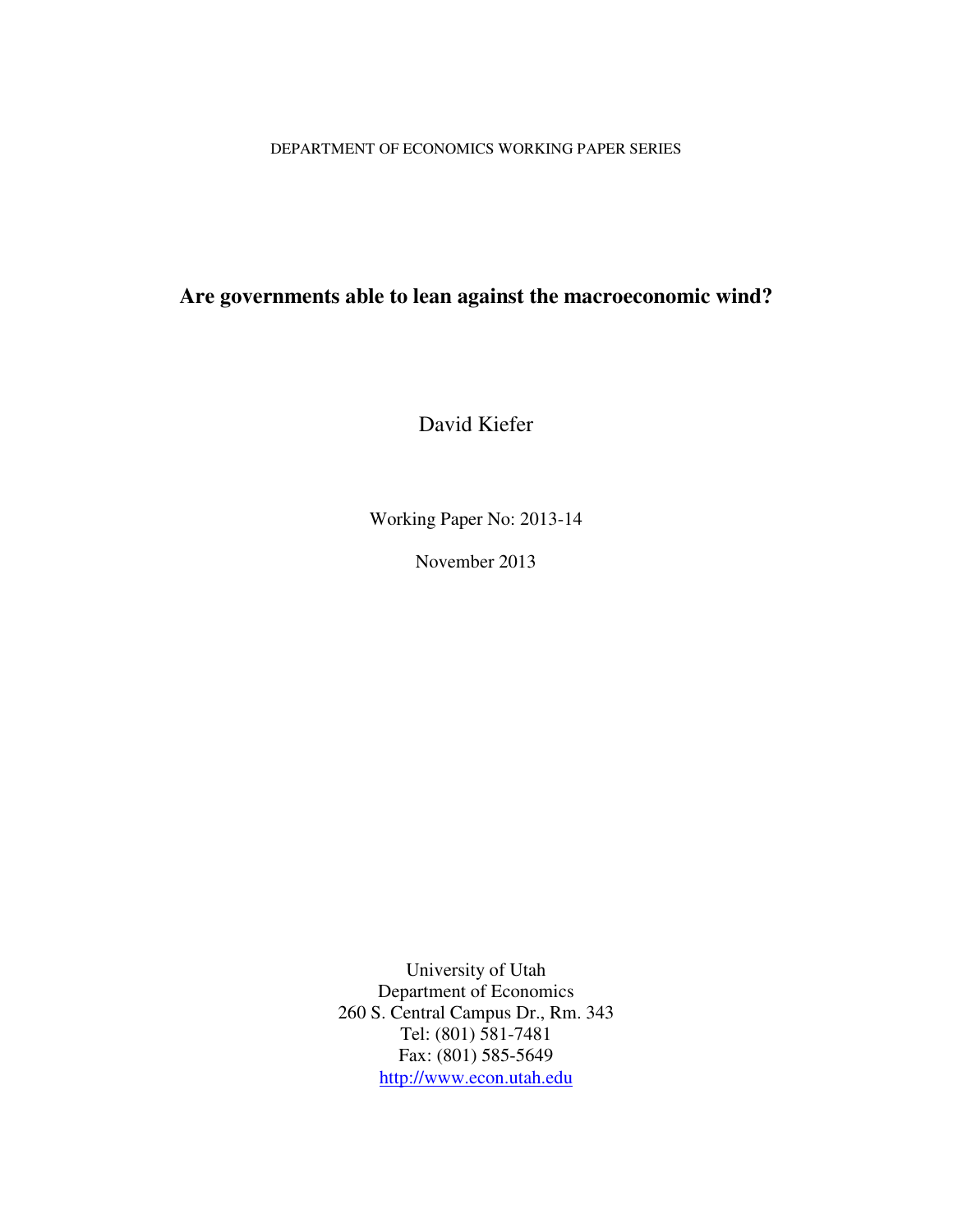## **Are governments able to lean against the macroeconomic wind?**

David Kiefer University of Utah e-mail: david.kiefer@utah.edu

## **Abstract**

A standard model of activist macroeconomic policy derives a monetary reaction rule by assuming that governments have performance objectives, but are constrained by an augmented Phillips curve. In addition to monetary policy governments apply a variety of instruments to influence inflation and output, including fiscal policy, bailouts and exchange rates. Solving the Phillips curve and reaction rule for a reduced form, we study this model with a panel of OECD countries. A textbook version of the activist model leads to implausible results. The econometric results are much enhanced by accounting for serial correlation among output shocks. Our results suggest that governments do lean against inflation shocks, but not output shocks, although the flatness of the Phillips curve limits policy makers' ability to effective lean against the wind. Furthermore, the activist model fits the data only slightly better than a flat-Phillips-curve benchmark. Some results are unexpected, like the estimated slope of the Phillips curves and the implied stabilization behavior of Finland, Japan and US policy makers.

**JEL codes:** E61, E63 **Keywords:** stabilization policy, inflation targets, expectations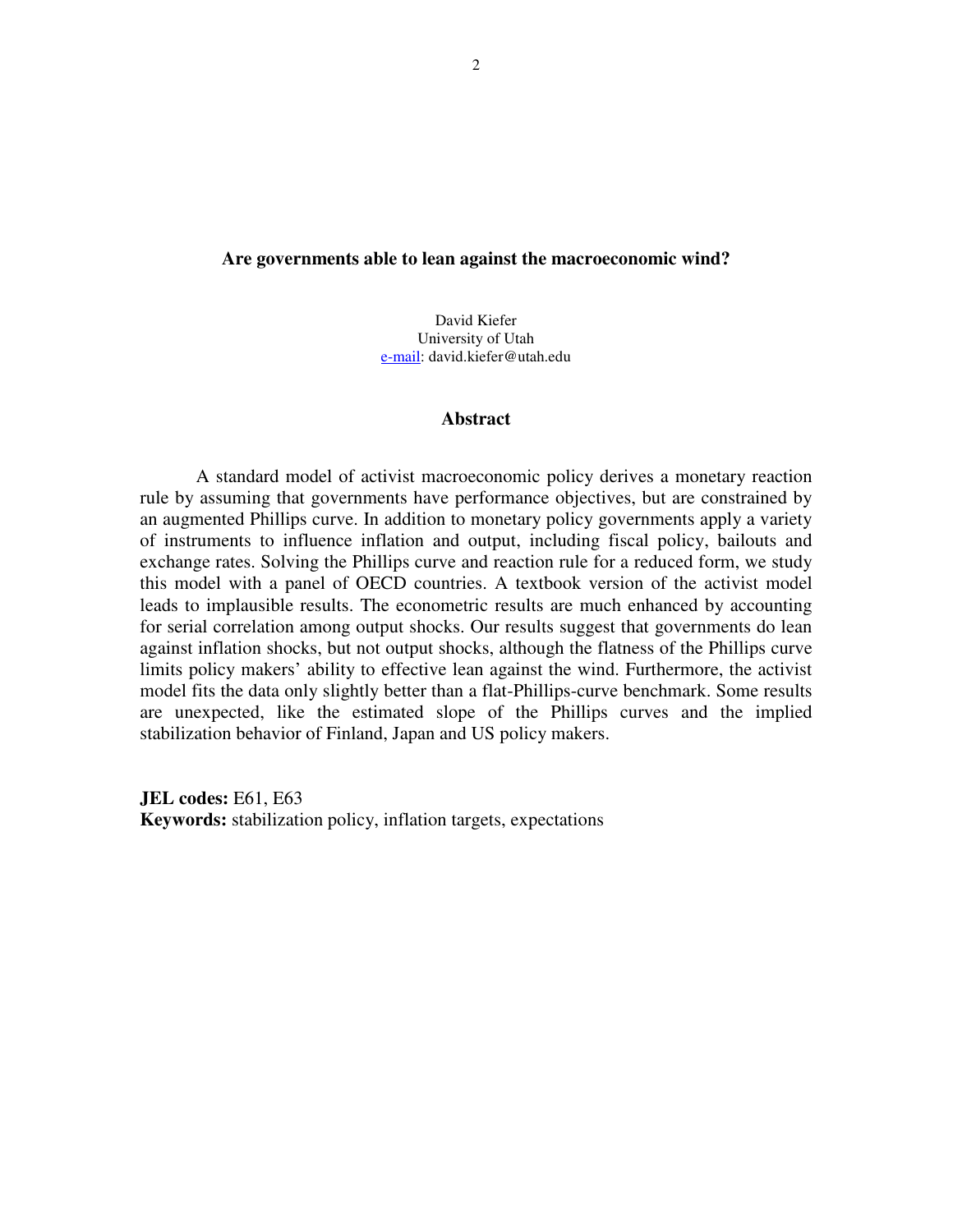#### **1. Introduction**

 Central to the endogenous policy model is a monetary rule *MR* derived by assuming that governments have an inflation target and are constrained by a Phillips curve *PC*. 1 Carlin and Soskice (2005) label this the *IS-PC-MR* model, adding an *IS* curve to explain how policy makers pursue their goal by setting interest rates. This approach can be further extended to include a variety of other policy instruments. But, is there evidence of effective activism beyond public pronouncements and decades of Keynesian doctrine? Perhaps these instruments are ineffective, or governments do not actually attempt to lean against the wind, or perhaps the Phillips curve is horizontal. If no short-run tradeoff exists, then there is no motivation to pursue activist intervention. This paper addresses these questions with an econometric analysis of a panel of OECD countries.

To keep the methodology simple we do not formally model international trade, although we allow for linkages in the form of between-country covariances. Nor, do we formally model policy tools such as interest, tax or exchange rates, government spending or bailouts. This reduces our inferences to those that can be drawn indirectly from examining inflation and output outcomes.

Because expected inflation enters the analysis as a shift in the Phillips curve, an important modeling issue is the nature of inflation forecasts. We explore several possibilities econometrically, including a simple inertial model, its generalization as an autoregressive model, and an alternative modelconsistent rational model.

The estimation of a textbook version of the activist model leads to implausible inferences about macroeconomic dynamics. The econometric results are much enhanced by accounting for serial correlation, which we find to be rather important for output shocks, but not inflation ones. We do find evidence of activist stabilization, but it not strong, nor is it entirely consistent with conventional wisdom. We find Phillips curves with the wrong slope for some countries and with unexpected reaction implications.

<sup>&</sup>lt;sup>1</sup> This model also known as the political business cycle. The original insight for this literature dates to Kalecki (1943); also see Nordhaus (1975). Modern versions begin with Kydland and Prescott (1977) who introduced the logic of rational expectations; Barro and Gordon (1983) further develop this logic.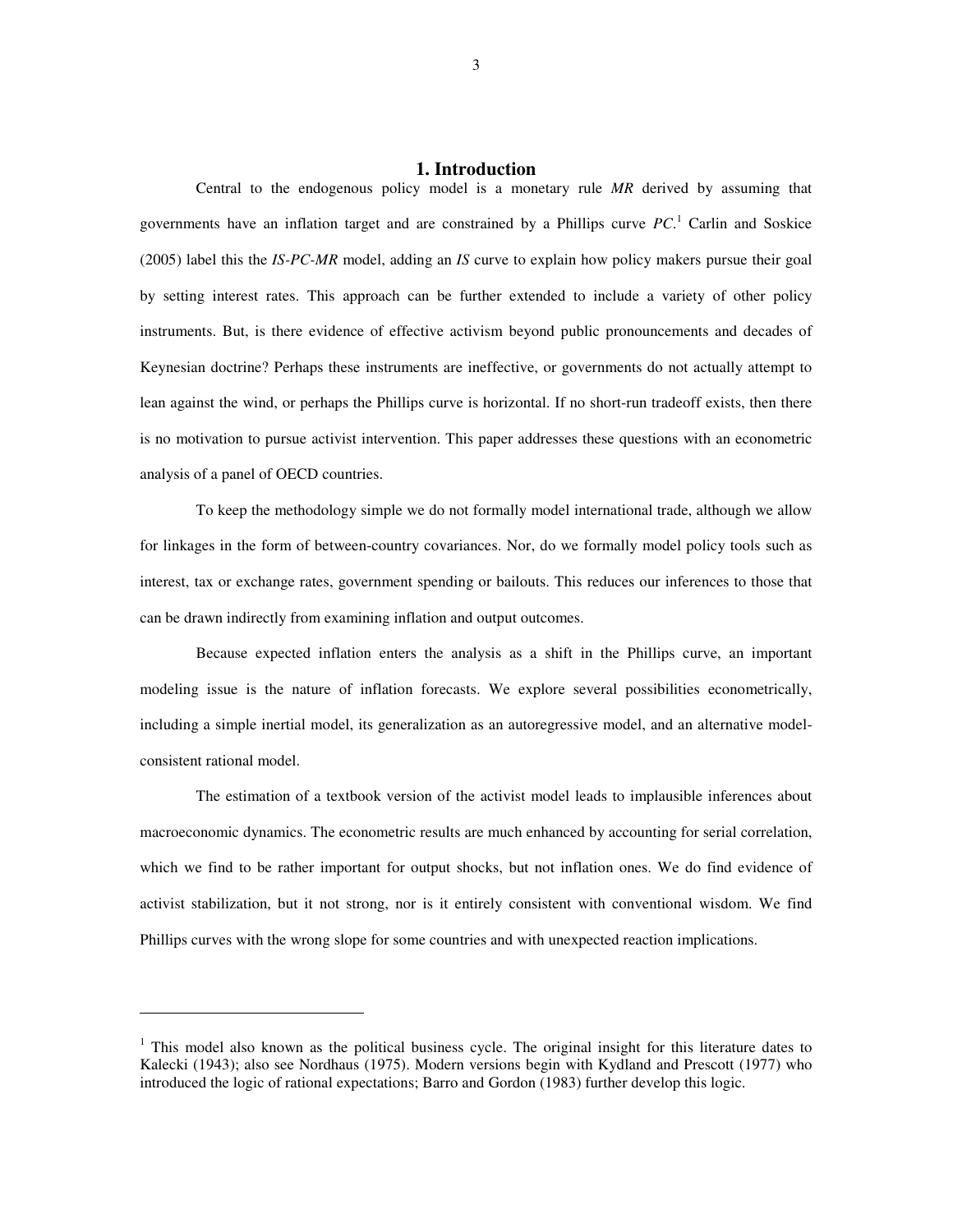#### **2. Macroeconomic structure and government objectives**

The policy literature usually invokes an augmented Phillips curve as a structural constraint on policy makers. This is the *PC* part of the *IS-PC-MR* model. Conventionally this is an inverse relation between the unexpected inflation and the gap between actual and natural unemployment. Since the potential output  $Y_t^*$  is conceptually related to the equilibrium or natural rate of unemployment, the output gap can be substituted for the unemployment gap as the measure of macroeconomic disequilibrium,

$$
\pi_t = E_{t-1}^a \pi_t + \psi x_t + \varepsilon_t \tag{1}
$$

where  $\pi$ <sub>*t*</sub> is the inflation rate,  $x$ <sub>*t*</sub> ≡ ln(*Y*<sub>*t*</sub>) – ln(*Y*<sub>*t*</sub><sup>\*</sup>) is the output gap, *Y*<sub>*t*</sub> is real output and  $\varepsilon$ <sub>*t*</sub> an unexpected inflation shock. Expected inflation  $E_{t-1}^a \pi_t$  is defined as the forecast of a typical agent based on information available in the previous ; the operator subscript dates the forecast. Given that expectations are fulfilled in the long run, (1) rules out any long-run deviation from  $x = 0$ . However, as long as economic agents do not fully anticipate policy, an activist government may be able to temporarily increase output at the cost of higher inflation.

Another essential element is an assumption about political objectives; this is the basis of the *MR*  curve. A simple possibility supposes that the government's goals are given by a quadratic function of the output gap and inflation, $2$ 

$$
U_t = -\left(x_t^2 + \left(\pi_t - \pi^T\right)^2\right) \tag{2}
$$

where  $\pi^T$  is the inflation target. Social welfare is often defined as an aggregation of individual preferences. Governmental targets may reflect a weighted average of citizen preferences.<sup>3</sup> Woodford (2003) establishes microfoundations for several close relatives of this function form as an approximation to the utility of a representative consumer-worker.

 $2^2$  For example, see Clarida et al. (1999).

<sup>&</sup>lt;sup>3</sup> Objectives might also include the discounted value of expected future outcomes. The government might plan for its current term of office only, or it might plan to be in office for several terms, discounting the future according to the probability of holding office. Alternatively, it might weigh pre-election years more heavily. Here we assume that only current conditions matter. See Kiefer (2000) for empirical evidence that only current conditions matter in political macroeconometrics.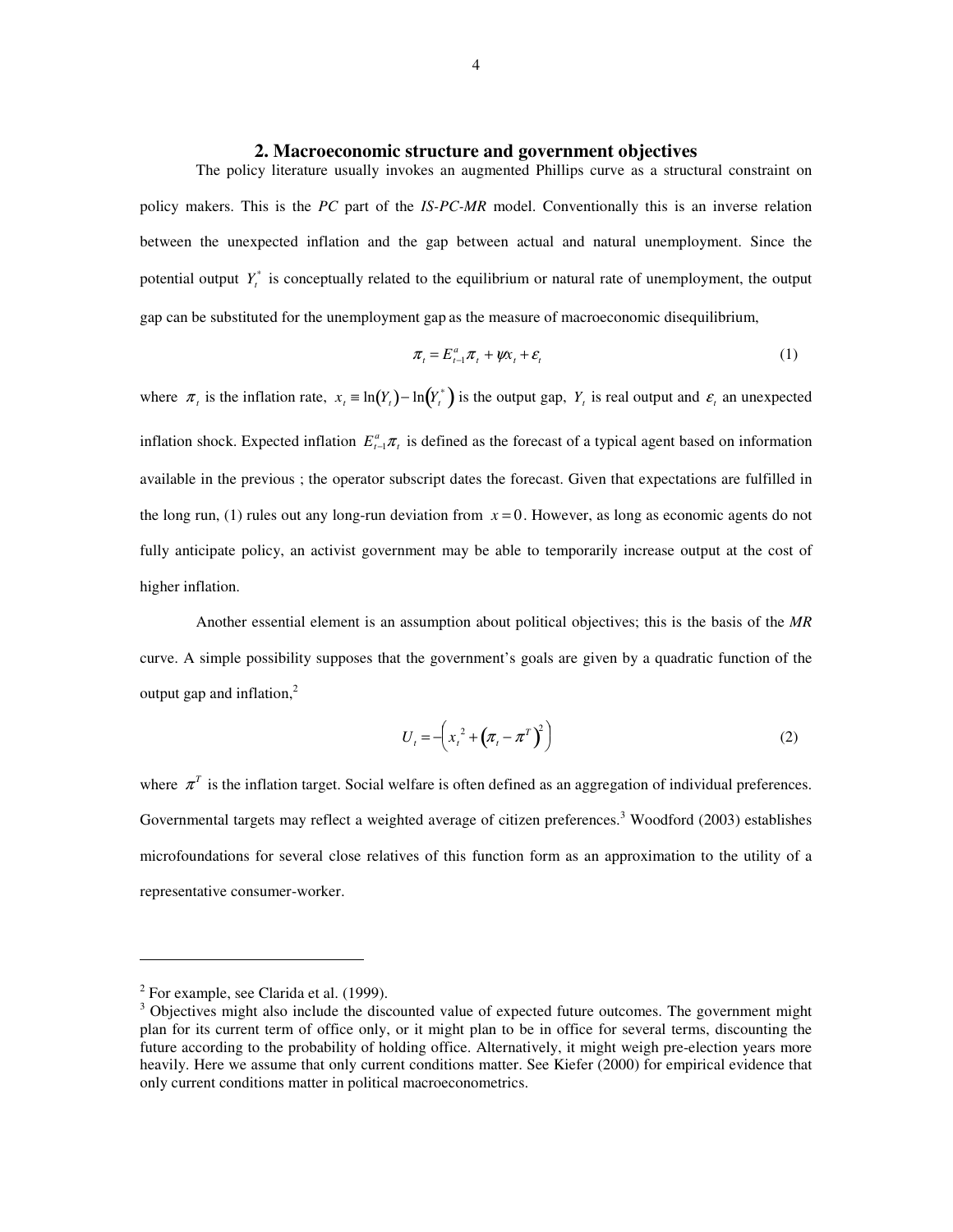Our endogenous policy model assumes that governments maximize (2) subject to (1). Quadratic goals are tractable because they result in linear solutions.<sup>4</sup> Within this family a variety of alternatives are plausible. Equation (2) has circular indifference curves, but these can be made elliptical by adding a parameter to reflect the relative weight of inflation versus output goals. Often the output target exceeds its potential level.<sup>5</sup> Some models invoke parabolic indifference curves.<sup>6</sup> Kiefer (2008) estimates eight different quadratic forms. He confirms the conventional wisdom that it is not possible to statistically separate the goal weight, the inflation target and the output target.<sup>7</sup> Thus, the target parameter  $\pi^T$  may be interpreted as a composite of weights and targets.

## **3. Optimal policy with an inflation target**

Although an activist government has limited options in this model, it may be able to lean against the macroeconomic wind.<sup>8</sup> Following Carlin and Soskice, we assume that policy making is only effective after a one-year delay. This one-year delay is explained as a lag in the *IS* relation between interest rate and output gap.<sup>9</sup> Accordingly, we re-date the government's objective to next year's outcome and add an expectations operator,

$$
E_t^s U = -E_t^s \bigg( x_{t+1}^2 + \big( \pi_{t+1} - \pi^T \big)^2 \bigg)
$$

Subject to the Phillips curve constraint, the government's preferred inflation for next year is

$$
\pi_{t+1}^* = \frac{E_t^a \pi_{t+1} + E_t^g \varepsilon_{t+1} + \psi^2 \pi^T}{1 + \psi^2}
$$

To the extent that agents are rational and well informed they would expect this outcome so that expected output is zero. However if agent forecasts behave otherwise, the policy maker can lean against the wind.

Adding a inflation shock  $\varepsilon$ <sub>*t*</sub> and lagging by one year, gives inflation as

<sup>&</sup>lt;sup>4</sup> Ruge-Murcia (2003) presents evidence that questions the conventional linearity assumption. He develops an alternative where the government's inflation preferences are asymmetrical around its target.

<sup>&</sup>lt;sup>5</sup> Barro and Gordon (1983) assume a zero inflation target and an unemployment target below that natural rate.

 $<sup>6</sup>$  See, for example, Romer (1993) or Alesina et al. (1997).</sup>

 $^7$  Also see Ireland (1999).

 $8$  Fischer (1977) is an early example in this literature.

<sup>9</sup> Although plausible, this policy lag conflicts with conventional consumer choice derivations of the *IS* curve which does not show any lag; for example see Gali (2008).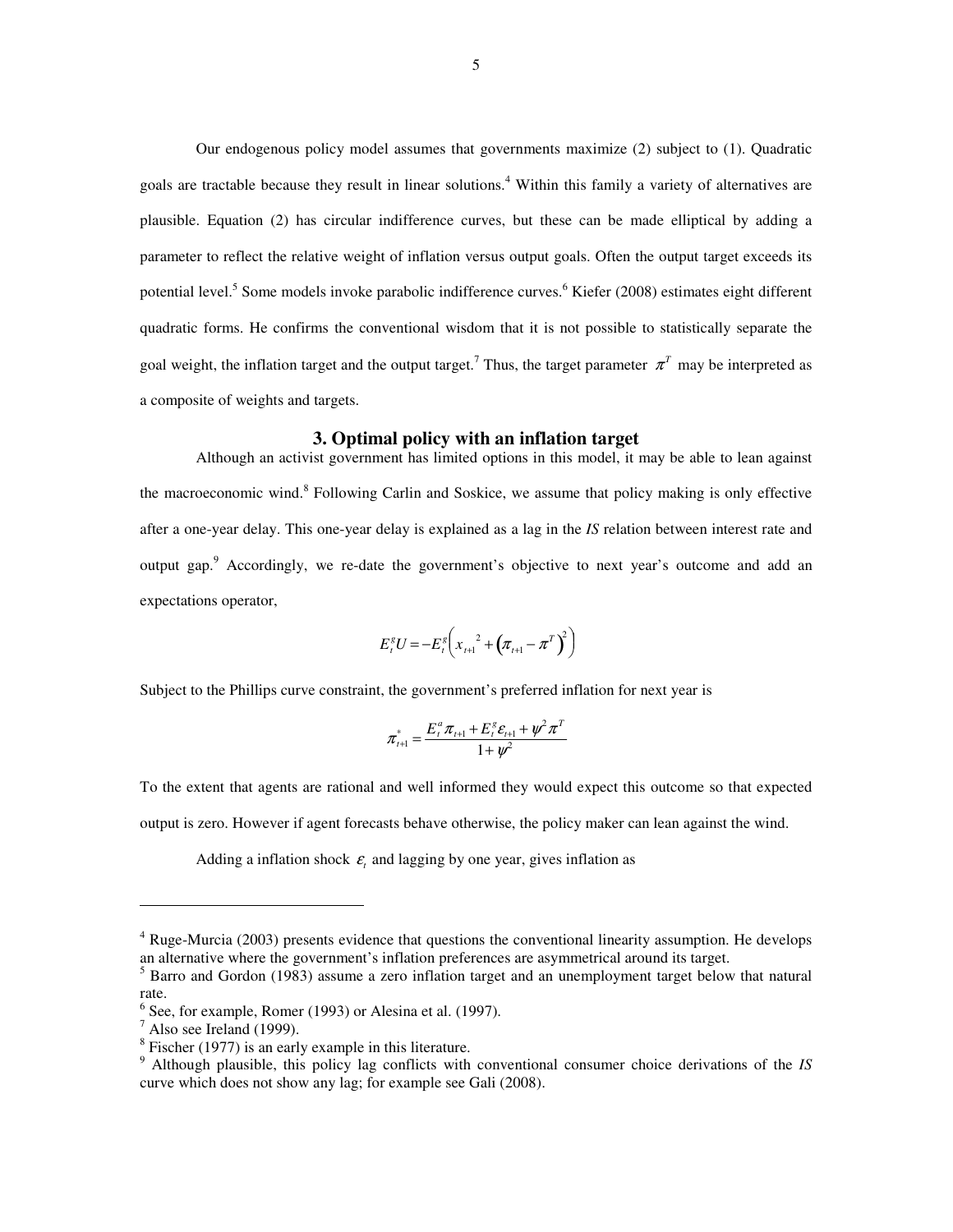$$
\pi_t = \frac{E_{t-1}^a \pi_t + \psi^2 \pi^T}{1 + \psi^2} + \varepsilon_t
$$
\n(3)

assuming that the government cannot predict the inflation shock. Using the Phillips curve and adding another unexpected shock  $\xi$ , the output gap is

$$
x_{t} = -\psi \frac{E_{t-1}^{a} \pi_{t} - \pi^{T}}{1 + \psi^{2}} + \xi_{t}
$$
 (4)

Equations (3) and (4) imply that macroeconomic outcomes depend on shocks, expectations, Phillips curve slopes and policy targets. This solution is the point where the *PC* and *MR* curve cross except for inflation and output shocks; the later are taken to be independent and identically distributed random variables.

We assume that the government implements policy through variety of instruments (monetary policy, unemployment insurance, tax rebates, infrastructure spending, bailouts, exchange rates, etc.) and that the various agencies pursue this common policy. We assume that policy goals can be measured in terms of the inflation target; below we explore allowing this target to vary among countries. Our model is two of the equations in Carlin and Soskice's three-equation model, dropping the *IS* equation. We would need several more equations to directly model the government's instruments; we would also need to assume that these all can be separated from the underlying reaction functions as the *IS* curve can, and that all display the same one-year lag. This study is limited to policy that exploits the Phillips tradeoff; governments often pursue other mechanisms to influence macroeconomic outcomes.

In the long run agents come to understand that a policy of  $\pi^T > 0$  implies inflation. In the absence of shocks or uncertainty, the time-consistent equilibrium inflation rate should occur where inflation is just high enough so the government is not tempted to spring a policy surprise. This equilibrium occurs at the potential output and the inflation target,  $x = 0$ ,  $\pi = \pi^T$ .

Because these equations are a reduced form, they are appropriate for econometric estimation. An alternative estimate of the Phillips curve slope could be based on the structural equation (1). The obvious objection to such a regression is that it may be affected by simultaneity bias because the output gap is endogenous, an issue that does not arise with (3) and (4).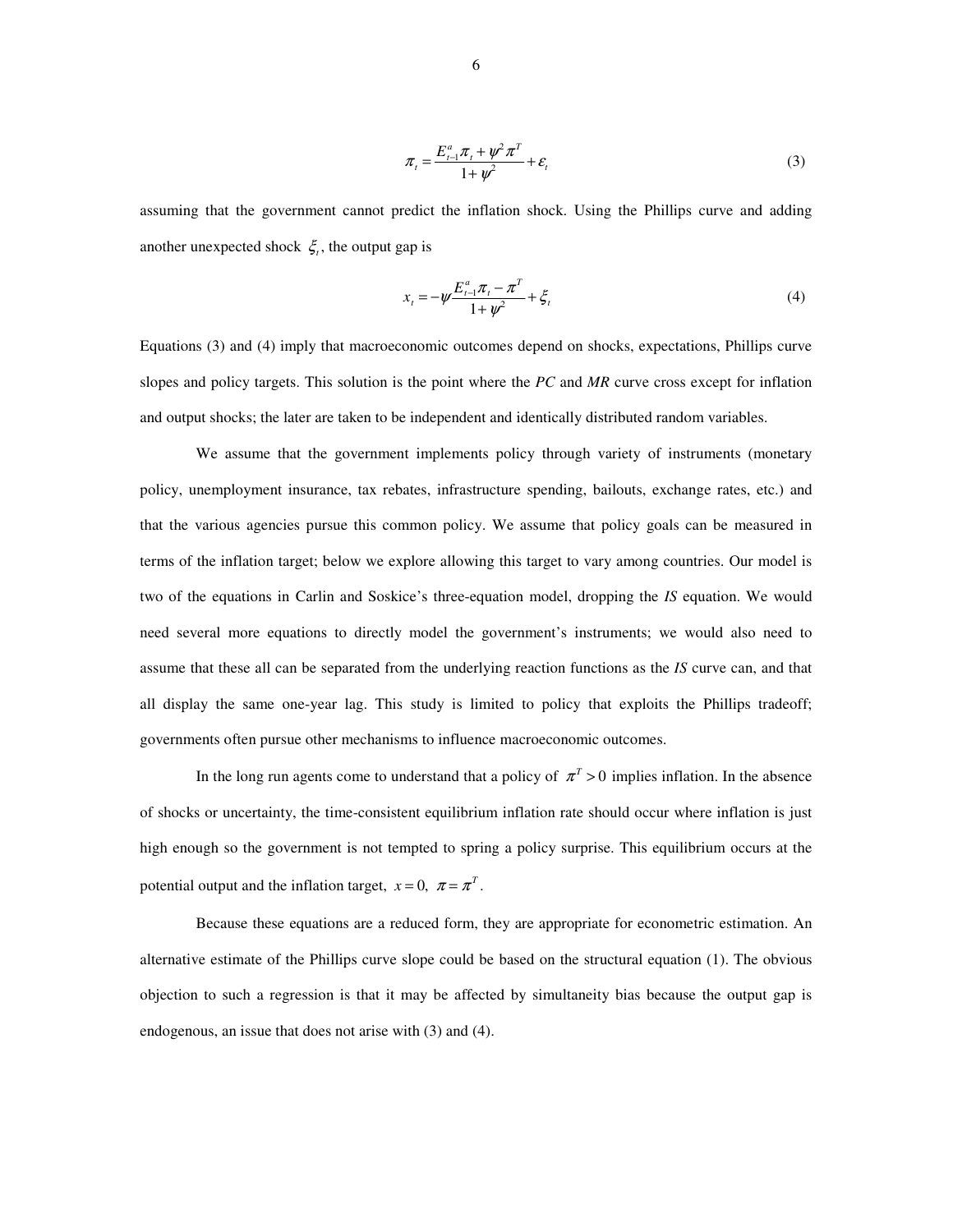As compared to the literature on monetary policy econometrics, this is a very small and stylized specification. Recent research reports much more complicated models; see the dynamic stochastic general equilibrium approach of Christiano et al. (2005) or Smets and Wouters (2003). The latter, for example, specifies 4 structural parameters without estimation and uses Bayesian methods to estimates 32 additional parameters in a 9-equation model. By comparison our 2-equation model has only 2 parameters. Their approach includes habit formation in consumption, technology and preference shocks, capital adjustment costs and less than full capacity utilization; it also accounts for sticky prices and wages, along with markups deriving from market power. Although this literature develops a detailed description of consumer and firm objectives and behavior, they often model government behavior as an agnostic stochastic process without any objective function.

#### **4. Expected inflation**

The concept of expected inflation has been much discussed. The inertial assumption,  $E_{t-1}^a \pi_t = \pi_{t-1}$ is one possible model for this unobserved variable. This simple forecasting rule, common in textbooks, has the desirable property that it converges to the time-consistent equilibrium. Figure 1 illustrates this proposition with trajectories for this model. These are simulated policy responses to a variety of temporary inflation and output shocks. We do not require that these shocks fall along the contemporaneous Phillips curve, although inflation shocks have consequences for subsequent curves to the extent that they affect expectations. These paths calculated according to a unit-slope Phillips curve, a zero inflation target and inertial expectations; each dot denotes one year. These dynamics generate the negative-sloped *MR* curve. Since output shocks are often be accompanied by inflation shocks, the blue path is of interest. The model predicts that the response to any inflation shock is a recession (even one initially associated with a boom as in the blue case), and that it responds to any deflation shock with a boom. One peculiar prediction of these equations is the horizontal jump from any initial condition along the horizontal axis to the long-run equilibrium, for example the response to a positive (yellow) or negative (green) output shock. This occurs because random output shocks have no effect on the location of the Phillips curve; this curve is only shifted by an inflation shock, or last-year's inflation. This implication is a shortcoming of this standard model of activist policy.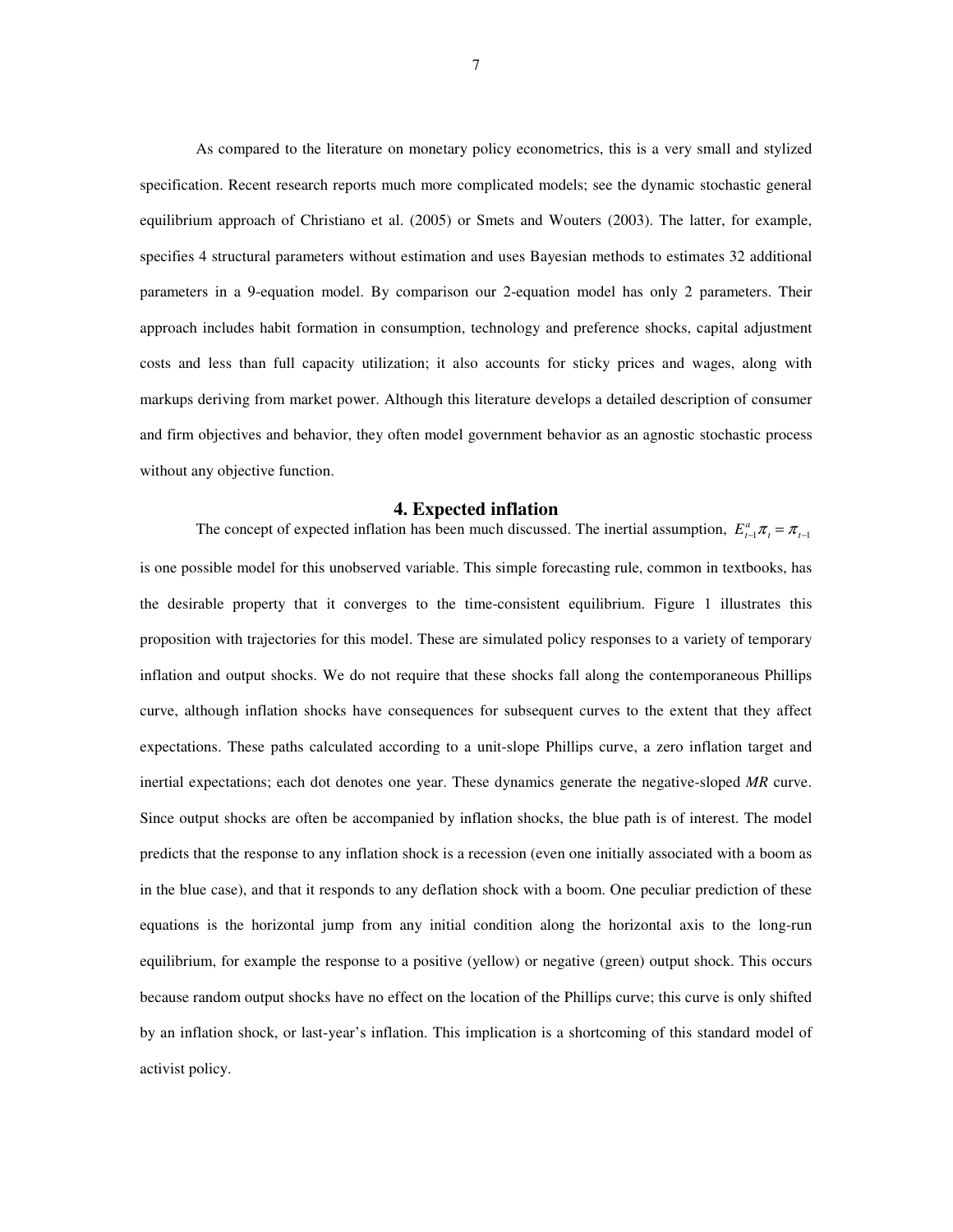

Figure 1. Some stylized trajectories using inertial expectations

Perhaps these peculiarities are connected to the naivity of interial expectations. To the extent that agents use more than just one year's experience to make their forecasts, we might generalize expectations as an *AR* form,

$$
E_{t-1}^a \pi_t = \alpha_0 + \sum \alpha_k \pi_{t-k} \tag{5}
$$

Such a model has merit in that it increases the number of the determinants of expectations.

Many Economists may be skeptical of such backward-looking specifications. Another approach to expectations acknowledges that the typical agent ought to know the government's inflation target, she ought use this information to forecast inflation. Taking the expectation of (3) and recalling that by assumption future shocks are unpredictable, we can show that the model-consistent rational expectation is  $E_{t-1}^a \pi_t = \pi^T$ . Substituting into (3), gives the solution,

$$
\pi_t = \pi^T + \varepsilon_t
$$
  
\n
$$
x_t = \xi_t
$$
 (6)

When these behavioral assumptions are valid (activist government with rational agents), the equilibrium is the inflation target and potential output. In this case we cannot estimate the slope of the Phillips curve, although the inflation target is identified.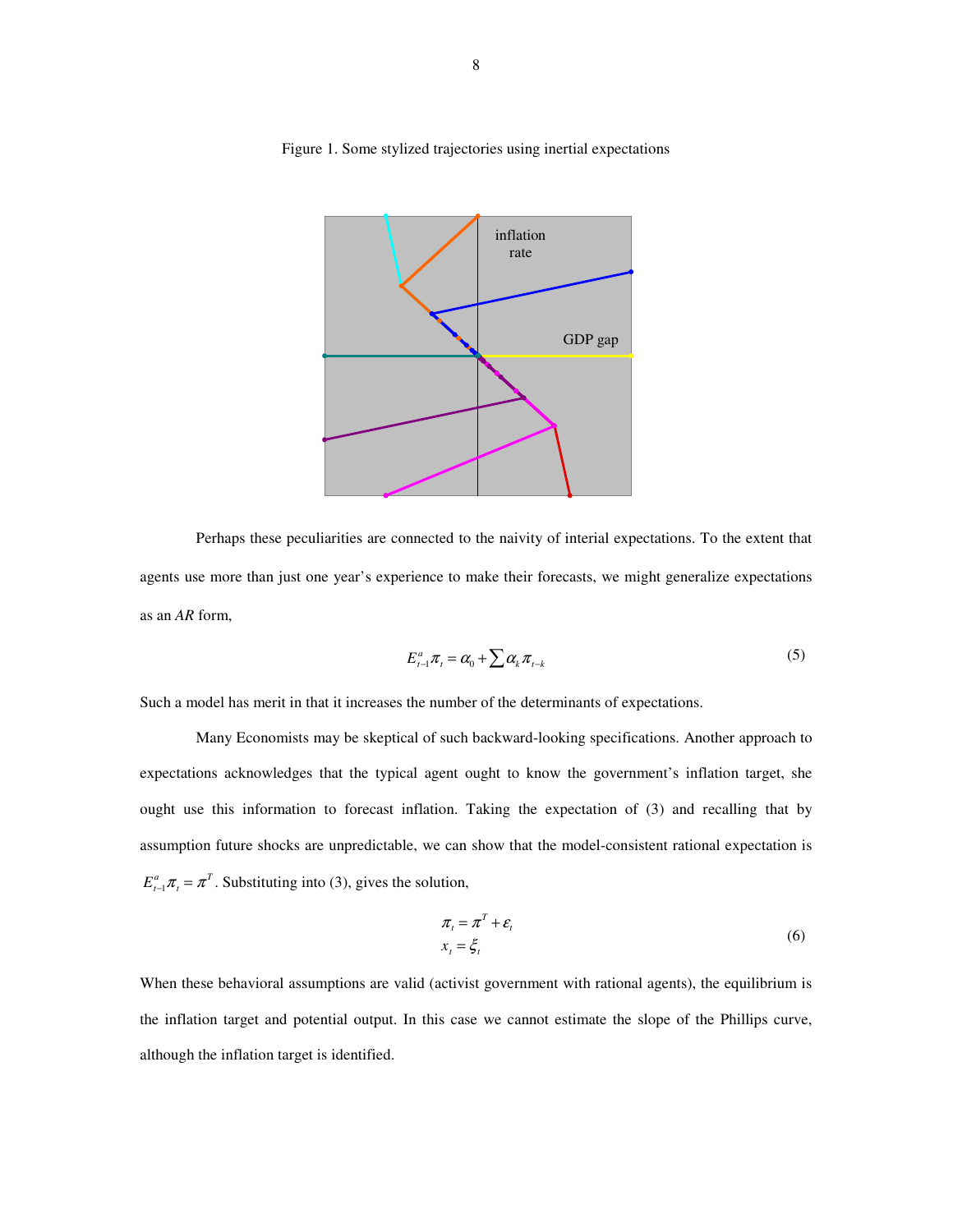## **5. A panel of OECD economies**

We study a panel of countries chosen for data availability and because they are significant in the global economy, OECD (2011). Our inflation rate is percentage change in implicit GDP price deflator. GDP gap is the percentage deviation from potential GDP.<sup>10</sup> Figure 2 plots annual observations of these series.



Figure 2. The OECD macroeconomic data, 1970-2011

The inflation plot shows high inflation initially, moderating during the 1990s and 2000s. The gap series reveals greater cyclical behavior with across-country correlation. The global crisis of 2008 is apparent as a spike to output, but its impact can also be seen in the inflation series.

|                      | GDP deflator<br>inflation $(\% )$ | GDP gap $(\%)$ |
|----------------------|-----------------------------------|----------------|
| Australia            | 4.70                              | $-0.37$        |
| Canada               | 3.49                              | $-0.24$        |
| Finland              | 3.94                              | $-0.89$        |
| France               | 3.68                              | $-0.31$        |
| Italy                | 6.23                              | $-0.39$        |
| Japan                | 0.51                              | $-0.59$        |
| <b>Netherlands</b>   | 2.35                              | $-0.16$        |
| Sweden               | 4.31                              | $-0.35$        |
| United Kingdom       | 4.79                              | $-0.22$        |
| <b>United States</b> | 3.28                              | $-0.40$        |
| average              | 3.73                              | $-0.39$        |

|  |  | Table 1. Macroeconomic statistics, 1977-2011 averages |  |  |
|--|--|-------------------------------------------------------|--|--|
|--|--|-------------------------------------------------------|--|--|

j

<sup>&</sup>lt;sup>10</sup> Giorno et al. (1995) discuss the OECD methodology for estimating the output gap.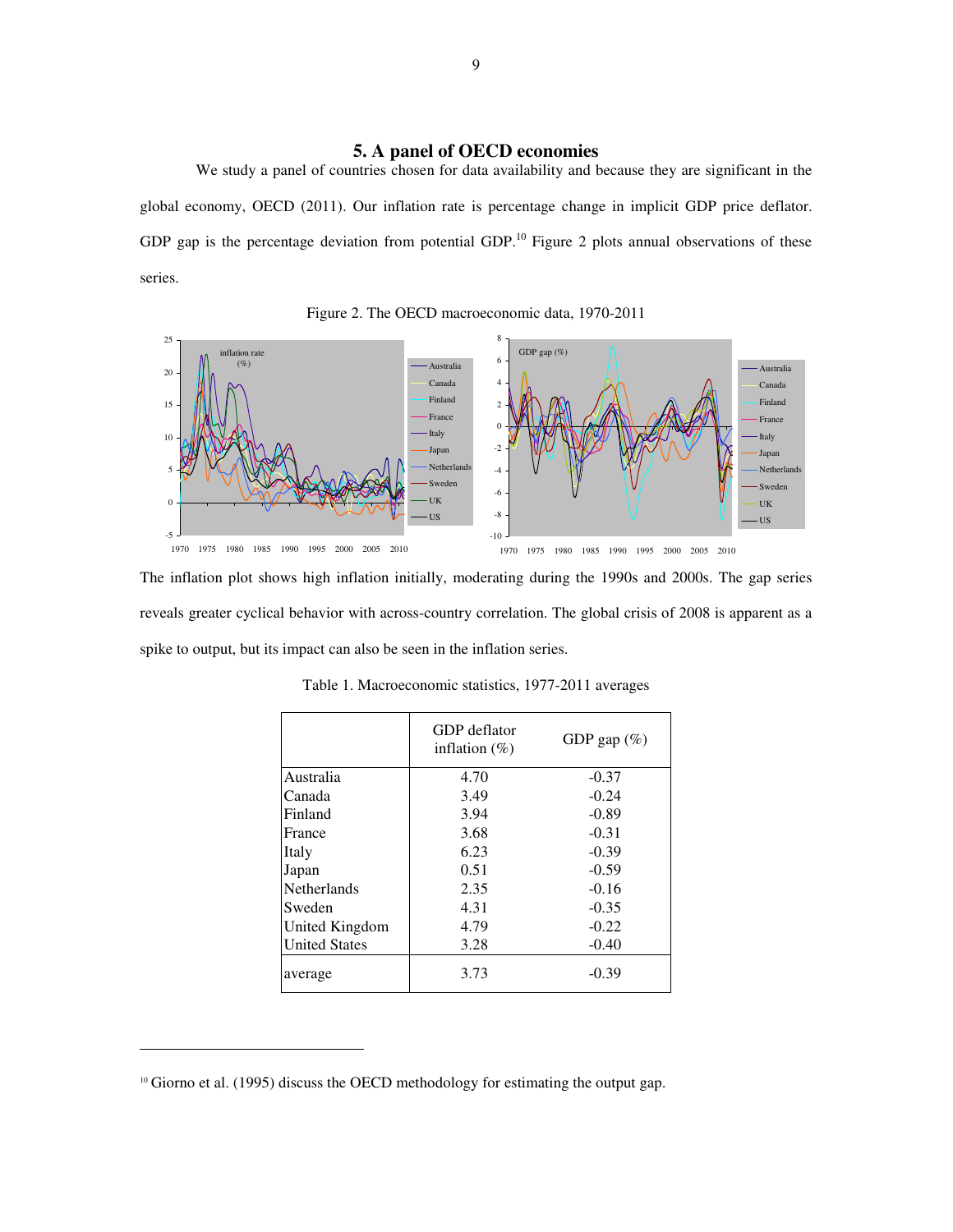Although these data are available starting in 1970 for most countries (except Finland), we limit the sample to annual averages starting in 1977 in order to work on a balanced panel. Unfortunately this excludes the 1974 oil shock, but it adds Finland's rather extreme output swings. Table 1 reports descriptive statistics.

Given that the GDP gap should be centered on zero by definition, it is a little surprising to find negative averages for all countries. This probably reflects the severity of the 2008 crisis.

Table 2 reports initial regression results. Although we do not make any modeling adjustments for openness or international trade, our estimation procedure does recognize across-country covariance.<sup>11</sup> We allow nonzero contemporaneous covariances between inflation and output shocks and across countries. All the estimates reported below are calculated by the seemingly unrelated regressions method; all are systems of equations with cross-equation restrictions.<sup>12</sup> Model (a) estimates (3) and (4), invoking the inertial assumption and requiring identical coefficients in all countries. The results are discouraging for the activist model; neither parameter is statistically significant, neither has the expected sign. Imposing the rational expectation solution (6) is an improvement. Model (b) finds an inflation target of about 1% and achieves the better fit. $^{13}$ 

-

<sup>&</sup>lt;sup>11</sup> Justification rests on the theoretical result in Clarida et al  $(2001)$ , that stabilization policy in an open economy is qualitatively the same as that of a closed economy.

 $12$  This method incorporates a non-diagonal across-equation-across-country covariance matrix. The reported results are obtain by iterating the generalized least squares estimate until it converges in the covariance matrix and the parameters

 $13$  For a system of equations the Schwartz criterion is

 $SC = T \ln(\text{error covariance}) + (\text{number of parameters})\ln(T)$ .

For model (b) there is only one parameter and the number of observations is 35 in the *SC*. The total number of observations is 700 since we have ten countries, two equations each.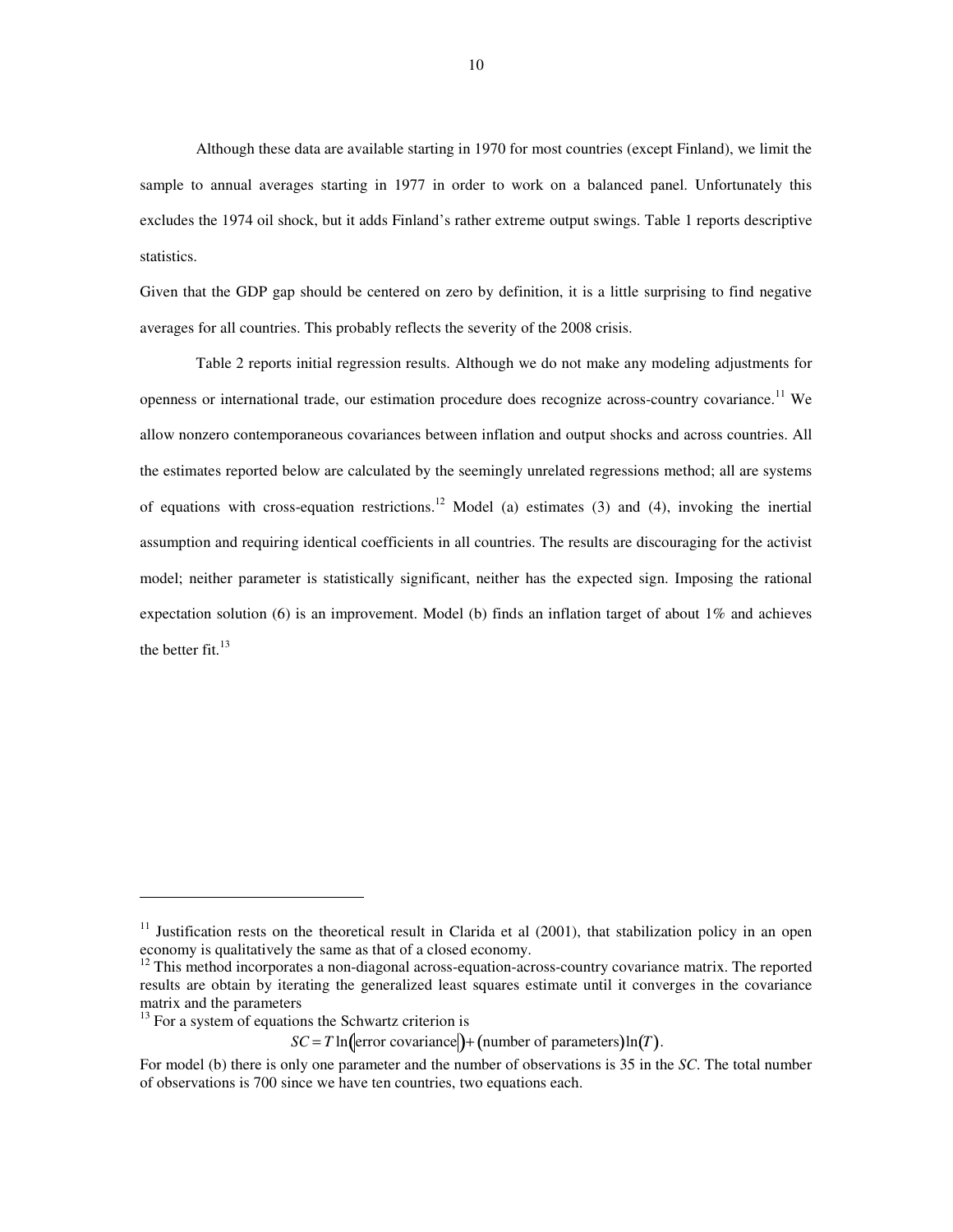|                      | (a)                     | (b)                     | (c)                  | (d)                    |
|----------------------|-------------------------|-------------------------|----------------------|------------------------|
|                      | inertial<br>expectation | rational<br>expectation | AR(3)<br>expectation | flat Phillips<br>curve |
| Phillips curve slope | $-0.010$                |                         | 0.107                |                        |
|                      | $(-0.605)$              |                         | (4.864)              |                        |
| target               | $-1.260$                | 0.842                   | 2.120                | 0.831                  |
|                      | $(-0.103)$              | (5.068)                 | (15.515)             |                        |
| $AR$ constant        |                         |                         | 0.715                | 0.189                  |
|                      |                         |                         |                      | (1.227)                |
| $AR$ 1-year lag      |                         |                         | 0.132                | 0.417                  |
|                      |                         |                         | (4.787)              | (8.343)                |
| $AR$ 2-year lag      |                         |                         | 0.323                | 0.200                  |
|                      |                         |                         | (13.62)              | (4.799)                |
| $AR$ 3-year lag      |                         |                         | 0.208                | 0.156                  |
|                      |                         |                         | (9.924)              | (4.414)                |
| Schwarz criterion    | 315                     | 238                     | 123                  | 173                    |

Table 2. Initial empirical results, uncorrelated shocks, 10 OECD countries, 1977-2011, seemingly unrelated regressions (*z-*ratios in parentheses), *restrictions in italics*

Model (c) generalizes the inertial model according to (5), using an *AR*(3) to model expected inflation.<sup>14</sup> We restrict the long-run equilibrium  $AR$  equation to equal the inflation target,

$$
\pi^T = \frac{\alpha_0}{1 - \alpha_1 - \alpha_2 - \alpha_3} \tag{7}
$$

With this assumption we rewrite the activist model (3) and (4) as<sup>15</sup>

j

$$
\pi_{t} = \frac{\pi^{T} (1 - \alpha_{1} - \alpha_{2} - \alpha_{3}) + \alpha_{1} \pi_{t-1} + \alpha_{2} \pi_{t-2} + \alpha_{3} \pi_{t-3} + \psi^{2} \pi^{T}}{1 + \psi^{2}} + \varepsilon_{t}
$$
\n
$$
x_{t} = -\psi \frac{\pi^{T} (1 - \alpha_{1} - \alpha_{2} - \alpha_{3}) + \alpha_{1} \pi_{t-1} + \alpha_{2} \pi_{t-2} + \alpha_{3} \pi_{t-3} - \pi^{T}}{1 + \psi^{2}} + \xi_{t}
$$

The *AR* constant coefficient reported above is calculated according to restriction  $(7)$ .<sup>16</sup> This specification results in plausible estimates for the Phillips curve and target parameter and an improved goodness-of-fit.

However, we find that an agnostic *VAR*(1) specification for the same two dependent variables (6 parameters) lowers the Schwarz statistic to 44, suggesting that none of these specifications provide an

<sup>14</sup> Varying the *AR* order, three lags minimize the Schwartz criterion for this 10-equation *AR* system (restricting the  $\alpha$ 's to be the same in all countries).

<sup>&</sup>lt;sup>15</sup> We impose this restriction for modeling consistency. It may not be valid if agents are unaware of the government's target, or do not make forecasts that take this logical requirement into account.

<sup>&</sup>lt;sup>16</sup> In an unreported regression we find that relaxing this restriction does not improve the fit; the Schwartz increases to 127.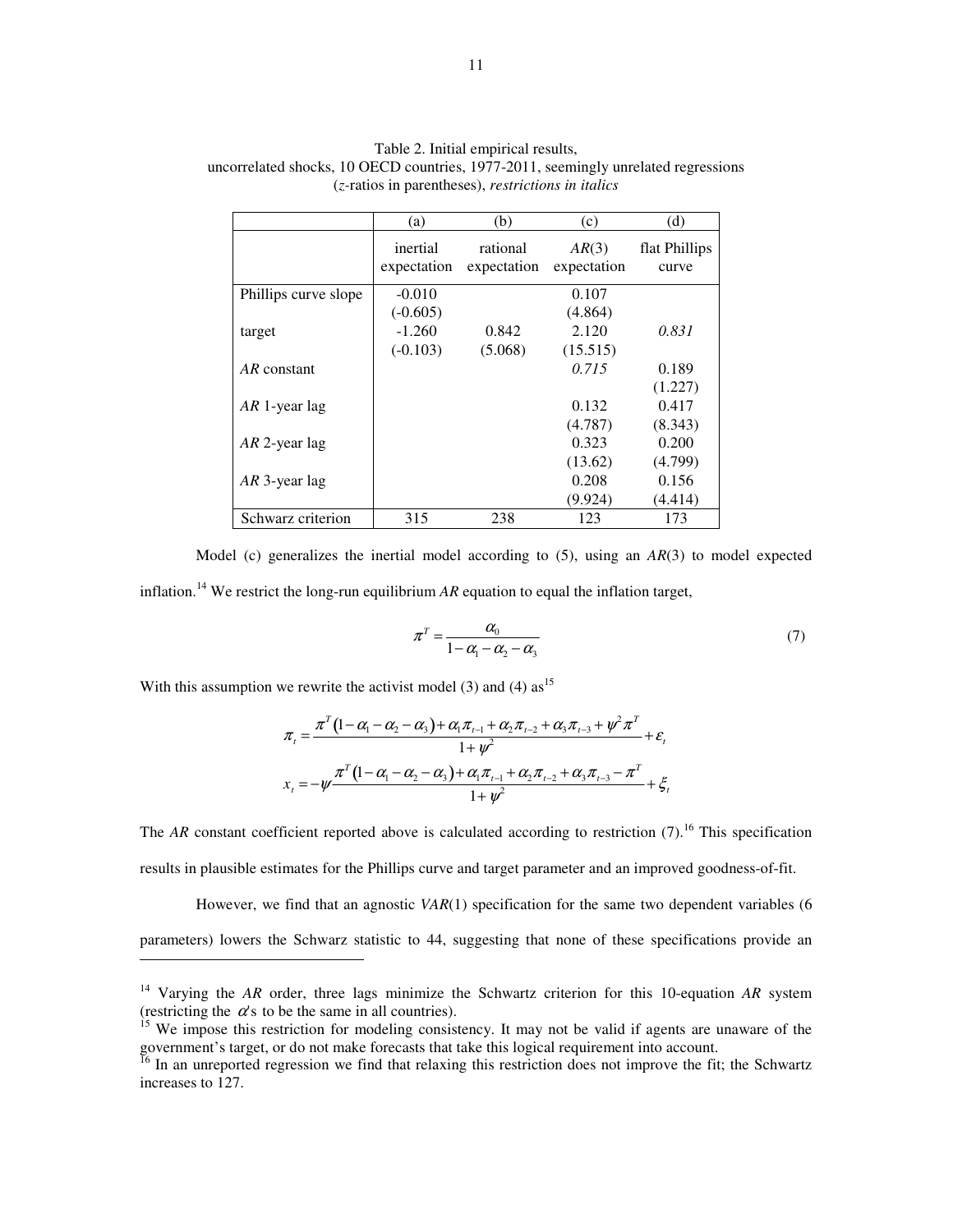adequate statistical explanation. We believe, however, that a more appropriate benchmark should impose a flat Phillips curve,  $\psi = 0$ . Under this restriction all motivation for activism is removed. Imposing this restriction removes the tradeoff between inflation and the output; the target parameter drops out of equations (3) and (4). Now the government (even though it has activist goals) prefers the expected inflation rate, and a zero output gap.

$$
\pi_t = E_{t-1}^a \pi_t + \varepsilon_t
$$

$$
x_t = \xi_t
$$

This benchmark is estimated as model (d). We find that the activist specification does fit these data better.<sup>17</sup>

 In Figure 3 we plot simulated policy simulates responses (one year between dots) to generic shocks for model (c) by the same method as Figure 1. These dynamics look much different; they trace out a nearly vertical *MR* curve, suggesting that potential for using the Phillips tradeoff to lean against the inflation shocks is very limited. Because of this nearly vertical *MR* curve, the trajectories do not show any overshooting along the blue and purple paths. These paths are nearly indistinguishable from those of the flat benchmark (not plotted) with its exactly vertical *MR* curve. Even though the activist specification achieves an improved fit, the lack of correspondence between these predictions and observation casts doubt on the activist model.

<sup>&</sup>lt;sup>17</sup> We estimate (e) as a 10-equation  $AR(3)$  system for inflation rates. We calculate the Schwartz statistic from the residuals from these seemingly unrelated regressions plus observations on GDP gap for the 10 countries (the flat model takes all deviations from potential outputs as residuals).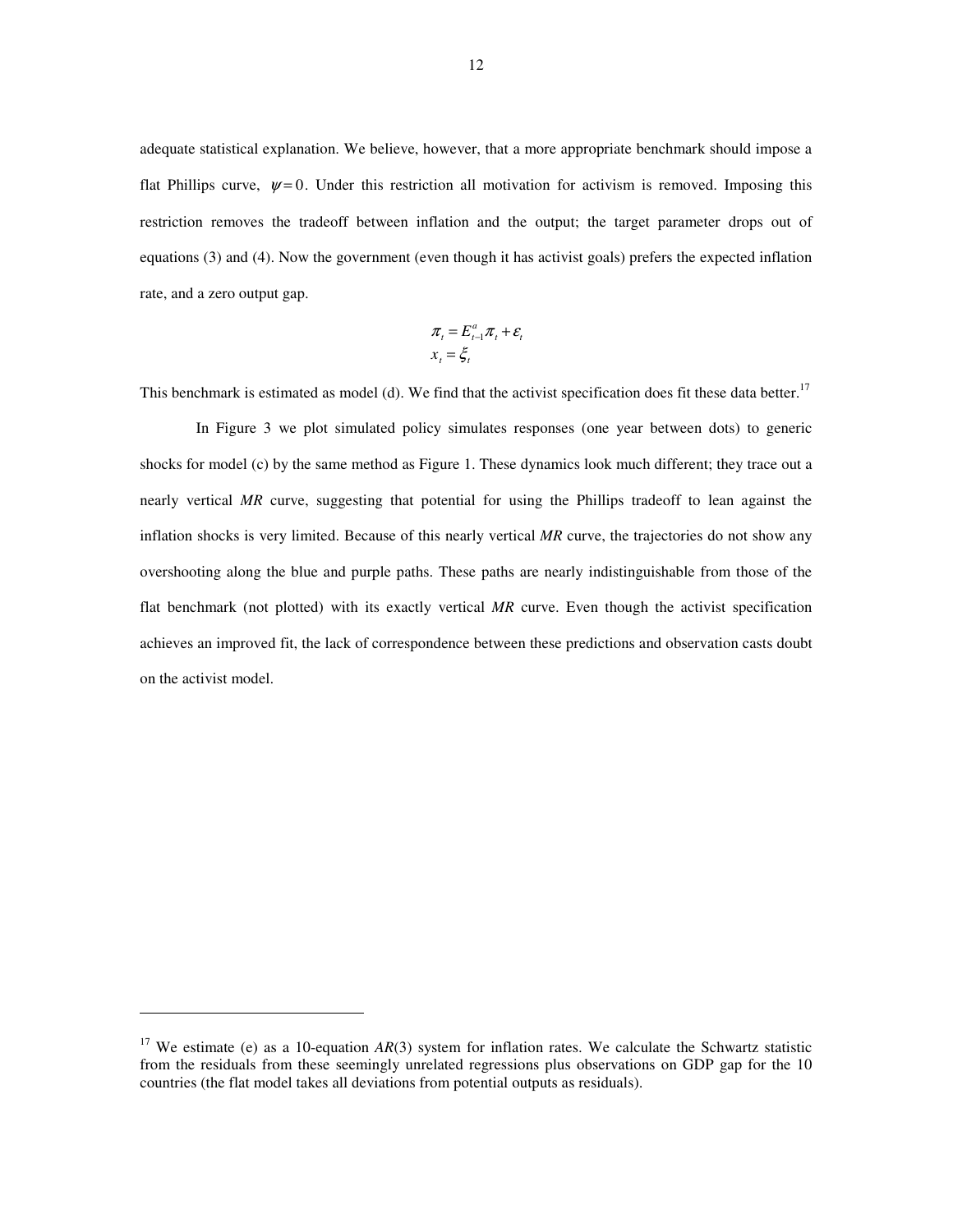



#### **6. Autocorrelation**

Another reason to doubt these results is methodological: our econometrics have assumed uncorrelated error terms, despite the frequent observation of serial correlation in macroeconomic time series. Thus, we modify the output error term to introduce first-order autocorrelation,  $\xi_t = \rho_{\xi} \xi_{t-1} + v_t$ . Table 3 repeats the specifications in Table 2 with this alternative error structure, finding improved Schwartz statistics in all cases. Again, the inertial and rational expectations specifications fit the data poorly; specification (g) gives a better fit, but only slightly better than that of the flat benchmark (h).<sup>18</sup> We find strong output autocorrelation implying that multiple output shocks are often strung together.

j

<sup>&</sup>lt;sup>18</sup> In unreported regression we find that a  $VAR(1)$  with output autocorrelation achieves a Schwartz of -12.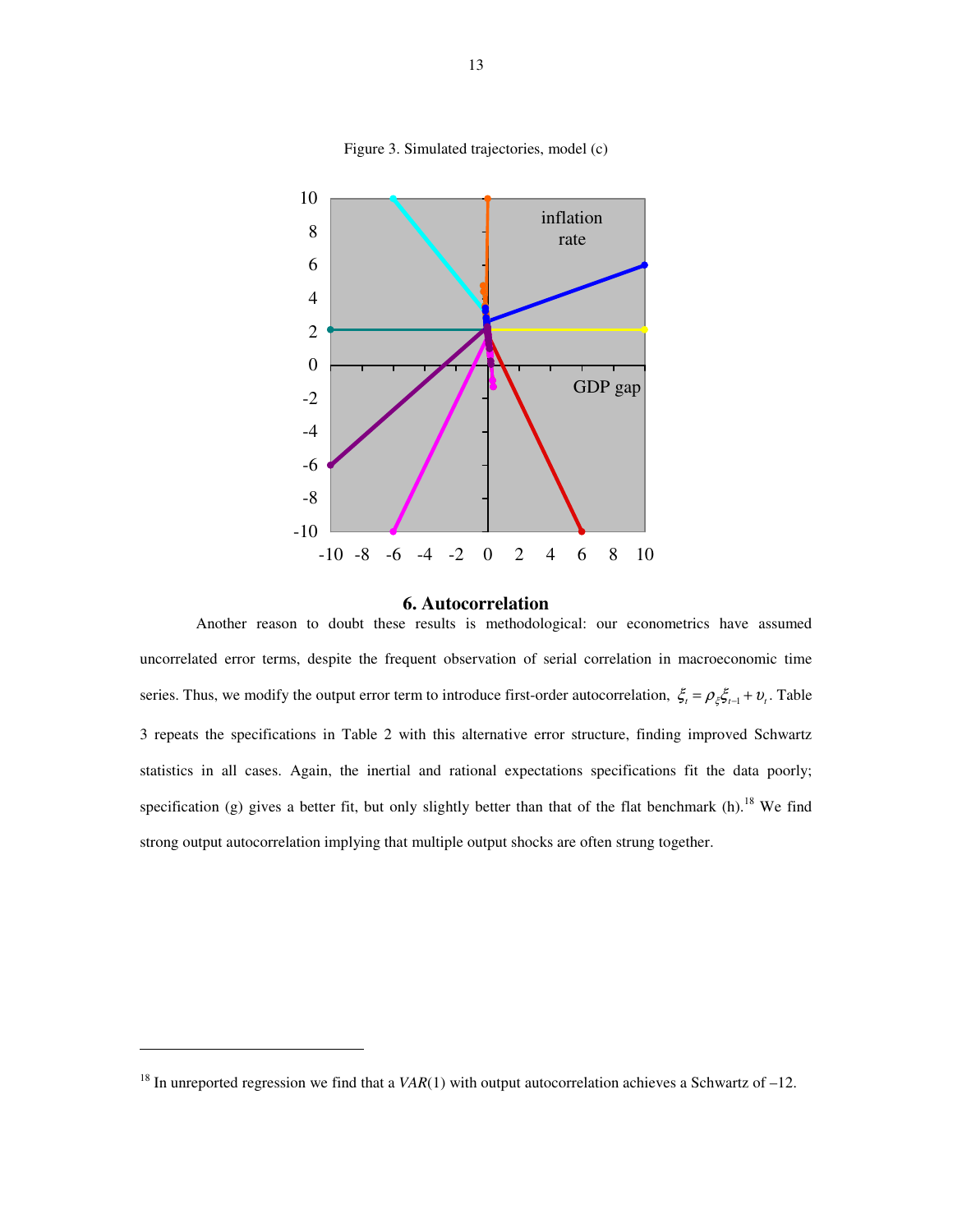|                        | (e)                     | (f)                     | (g)                  | (h)      | (i)                                                      | (1)      |
|------------------------|-------------------------|-------------------------|----------------------|----------|----------------------------------------------------------|----------|
|                        | inertial<br>expectation | rational<br>expectation | AR(3)<br>expectation | curve    | flat Phillips new Keynesian double-lag<br>Phillips curve | timing   |
| Phillips curve slope   | $-0.102$                |                         | 0.147                |          | 0.165                                                    | 0.126    |
|                        | $(-7.082)$              |                         | (3.878)              |          | (4.238)                                                  | (3.633)  |
| target                 | 1.096                   | 1.000                   | 1.505                | 1.504    | 1.957                                                    | 1.841    |
|                        | (0.386)                 | (11.211)                | (6.073)              |          | (12.575)                                                 | (10.763) |
| AR constant            |                         |                         | 0.371                | 0.378    | 0.448                                                    | 0.623    |
|                        |                         |                         |                      | (5.015)  |                                                          |          |
| AR 1-year lag          |                         |                         | 0.226                | 0.250    | 0.554                                                    | 0.033    |
|                        |                         |                         | (7.276)              | (7.644)  | (16.460)                                                 | (1.845)  |
| AR 2-year lag          |                         |                         | 0.321                | 0.306    | $-0.180$                                                 | 0.335    |
|                        |                         |                         | (13.767)             | (11.643) | $(-3.832)$                                               | (13.027) |
| $AR$ 3-year lag        |                         |                         | 0.206                | 0.193    | 0.397                                                    | 0.294    |
|                        |                         |                         | (9.416)              | (8.363)  | (14.903)                                                 | (12.635) |
| output autocorrelation | 0.739                   | 0.558                   | 0.686                | 0.697    | 0.669                                                    | 0.631    |
|                        | (25.930)                | (21.345)                | (25.897)             | (27.105) | (26.026)                                                 | (27.797) |
| Schwarz criterion      | 107                     | 119                     | $-37$                | $-36$    | $-7$                                                     | -18      |

Table 3. Further empirical results, first order output autocorrelation, 10 OECD countries, 1977-2011, seemingly unrelated regressions (*z-*ratios in parentheses), *restrictions in italics*

A further extension might introduce serial correlation among inflation shocks. This extension would introduce an added theoretical consideration because it implies that the shock is partially predictable. Correlated output shocks are also predictable, but according this policy model, governments do not react output shocks, only inflation ones. We explore inflation correlation at length in Appendix A. But, because we find little empirical evidence of serial correlation among inflation shocks, we see little relevance for such modeling.

Our approach contrasts with the popular methodology one that specifies the current inflation rate as its rational expectation. This frequently invoked method then constructs instruments for the endogenous variable (current inflation); usually lagged inflation rates are included among the instruments; see Gali and Gertler (1999), Smets and Wouters (2003) or Christiano et al. (2005). The first step of this two-step procedure might be the estimation of an *AR*(3), half of the equations in (h). According to this methodology, the lag-weights in (h) can be interpreted as rational, while those in (g) are behavioral. The closeness of these estimates are consistent with the hypothesis that agents are making rational forecasts, but they are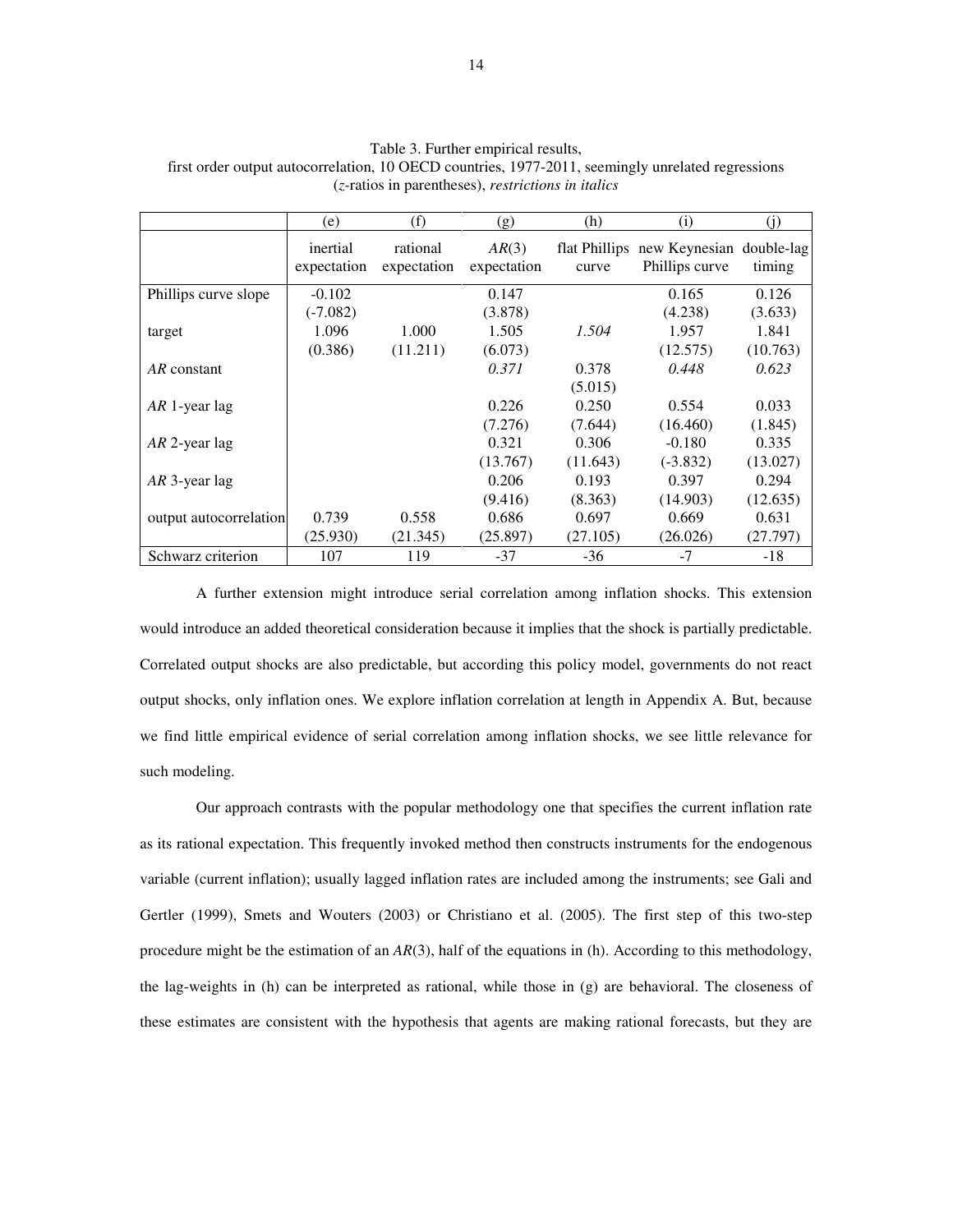also consistent with the hypothesis that government are not able to practice stabilization policy due to a flat Phillips curve.

Figure 4 compares the dynamics predicted by models (g) and (h). Gone is the immediate convergence of Figure 3. All paths converge gradually to equilibrium along plausible paths, although most of this behavior arises from autocorrelation, not activist policy. The clear similarity of these plots reflects the closeness of their Schwarz statistics. Cyclic oscillations appear in the convergence of inflation to the long run, but not for output. For the flat model (h), the response follows the vertical axis after a pure inflation shock (the orange path), consistent with a flat Phillips curve. For model (g) a pure inflation shock results in an almost straight response, again reflecting the closeness of these specifications. The prediction that pure output shocks do not have any inflation consequences remains surprising; so are those for pure inflation shocks.

Figure 4. Simulated policy trajectories, correlated shocks activist *AR*(3) expectations (g) flat Phillips curve benchmark (h)



## **7. Alternative specifications**

Models (i) and (j) investigate two alternative models suggested in the literature. Following Calvo's (1983) sticky-price model of the Phillips curve, expectations look forward to future inflation, and (1) is respecified as

$$
\pi_t = E_{t-1}^a \pi_{t+1} + \psi x_t + \varepsilon_t
$$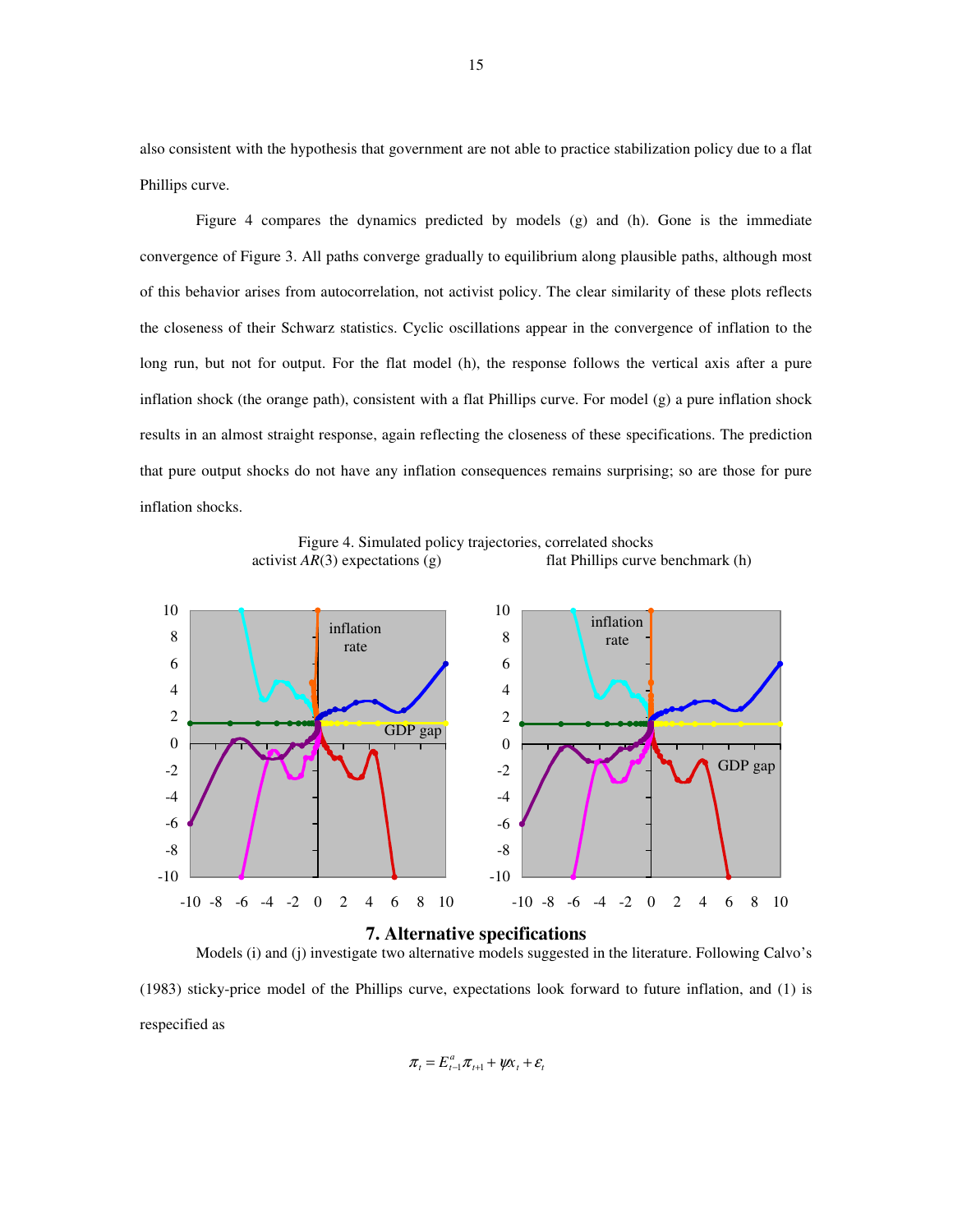It is appropriate to incorporate only the information that was public at the time of the forecast. Thus, we date the expectation at *t*-1 because aggregate prices are not published until after the current date.<sup>19</sup> According to this theory, we have the same solution equations with the substitution of  $E_{t-1}^a \pi_{t+1}$  for  $E_{t-1}^a \pi_t$ . Applying the *AR*(3) expectations model recursively, we write the two-year forecast based only on lagged rates as

$$
E_{t-1}^{a} \pi_{t+1} = \alpha_0 + \alpha_1 E_{t-1}^{a} \pi_t + \alpha_2 \pi_{t-1} + \alpha_3 \pi_{t-2}
$$
  

$$
E_{t-1}^{a} \pi_{t+1} = \alpha_0 (1 + \alpha_1) + (\alpha_1^2 + \alpha_2) \pi_{t-1} + (\alpha_1 \alpha_2 + \alpha_3) \pi_{t-2} + \alpha_1 \alpha_3 \pi_{t-3}
$$

Our model (i) substitutes forward-looking expectations and imposes the above restriction on the activist model. Table 3 shows that it does not fit the data as well, and it's estimates of the forecasting coefficients differ considerably from those of the best-fitting *AR*(3), reported as (h). If this new Keynesian Phillips curve is valid, then this specification should have improved the fit.

Another theory is a double-lag timing hypothesis: this model proposes that output impact is delayed by one year as before, but the inflation impact is delayed by two years. Svensson (1997) stipulates that output is affected by policy after one, and inflation effects are delayed an additional year due to the lagging of output gap in the Phillips curve, although he offers no theoretic foundations for these lags.<sup>20</sup>

$$
\pi_t = E_{t-1}^a \pi_t + \psi x_{t-1} + \varepsilon_t
$$

Now we rewrite the government's objective to includes only the arguments when they are initially be affected by policy, $21$ 

$$
E_t^s U = -E_t^s \left( x_{t+1}^2 + \left( \pi_{t+2} - \hat{\pi} \right)^2 \right)
$$

Solving by the same method, lagging appropriately and adding random shocks to both the inflation and output solution gives

<sup>&</sup>lt;sup>19</sup> Modeling expectations in terms of current inflation is also problematic because it introduces an endogenous variable into the right side of regression model.

<sup>&</sup>lt;sup>20</sup> Carlin and Soskice favor the double-lag as being more realistic, and for facilitating the derivation a Taylor rule.

 $21^{21}$  For simplicity we do not discount the inflation term even though that it would be appropriate for this dating, especially if the current year has an election scheduled.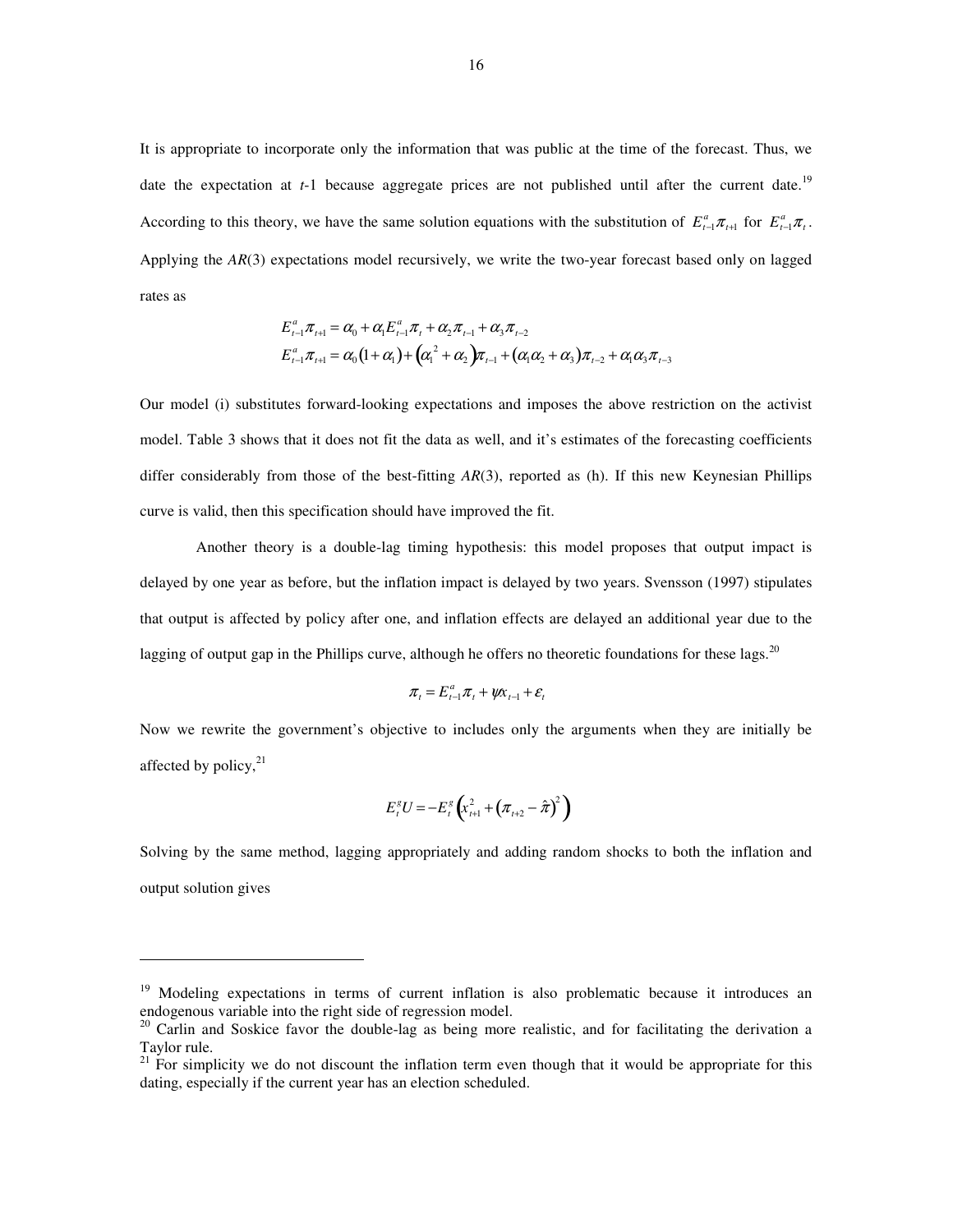$$
\pi_{t} = \frac{E_{t-2}^{g} \left( E_{t-1}^{a} \pi_{t} \right) + \psi^{2} \hat{\pi}}{1 + \psi^{2}} + \varepsilon_{t}
$$
\n
$$
x_{t} = -\psi \left( \frac{E_{t-1}^{g} \left( E_{t}^{a} \pi_{t+1} \right) - \hat{\pi}}{1 + \psi^{2}} \right) + \xi_{t}
$$

where  $E_{t-2}^g(E_{t-1}^a \pi_t)$  denotes the government's expectation in the  $(t-2)^{th}$  year of the private sector's forecast to be made in the  $(t-1)^{th}$  year. This double-lag timing assumption implies that inflation is affected by the government's two-year forecast of inflation. A two-year government forecast also affects growth, but here it is only one year old; in this equation policy looks ahead to influence future inflation. Of course, other timing assumptions are possible.

 Assuming that both agents and governments use the same *AR*(3) forecasting model, we specify that

$$
E_{t-2}^{s}(E_{t-1}^{a}\pi_{t})= \alpha_{0}(1+\alpha_{1})+(\alpha_{1}^{2}+\alpha_{2})\pi_{t-2}+(\alpha_{1}\alpha_{2}+\alpha_{3})\pi_{t-3}+\alpha_{1}\alpha_{3}\pi_{t-4}
$$

The activist model is then rewritten as

$$
\pi_{t} = \frac{\pi^{T} (1 - \alpha_{1} - \alpha_{2} - \alpha_{3}) (1 + \alpha_{1}) + (\alpha_{1}^{2} + \alpha_{2}) \pi_{t-2} + (\alpha_{1} \alpha_{2} + \alpha_{3}) \pi_{t-3} + \alpha_{1} \alpha_{3} \pi_{t-4} + \psi^{2} \pi^{T}}{1 + \psi^{2}} + \varepsilon_{t}
$$
\n
$$
x_{t} = -\psi \frac{\pi^{T} (1 - \alpha_{1} - \alpha_{2} - \alpha_{3}) (1 + \alpha_{1}) + (\alpha_{1}^{2} + \alpha_{2}) \pi_{t-1} + (\alpha_{1} \alpha_{2} + \alpha_{3}) \pi_{t-2} + \alpha_{1} \alpha_{3} \pi_{t-3} - \pi^{T}}{1 + \psi^{2}} + \xi_{t}
$$

Model (j) imposes these restrictions, again finding a fit worse that than the single-lag version (g). If doublelagged timing is valid, then this restriction should have improved the fit.

#### **8. A country-specific behavior**

Perhaps the fit of (g) is disappointing because of its all-countries-identical restrictions: identical Phillips curves in all countries, all policy makers share the same target, and all economies converge to the same output-inflation point. Model (1) allows these parameters to vary among countries, reported in Table 4. Since four of these countries joined in the Eurozone in 1999 (Finland, France, Italy and Netherlands), we specify that these four countries share a common target during the Euro years, although they retain different slopes. Overall model (l) achieves our best fit (Schwartz of –51) despite the large increase in the number of parameters (25 instead of 6). The result that the Eurozone target is less than that of 3 of the 4 member countries is consistent with of casual observation that the European Central Bank is committed to a low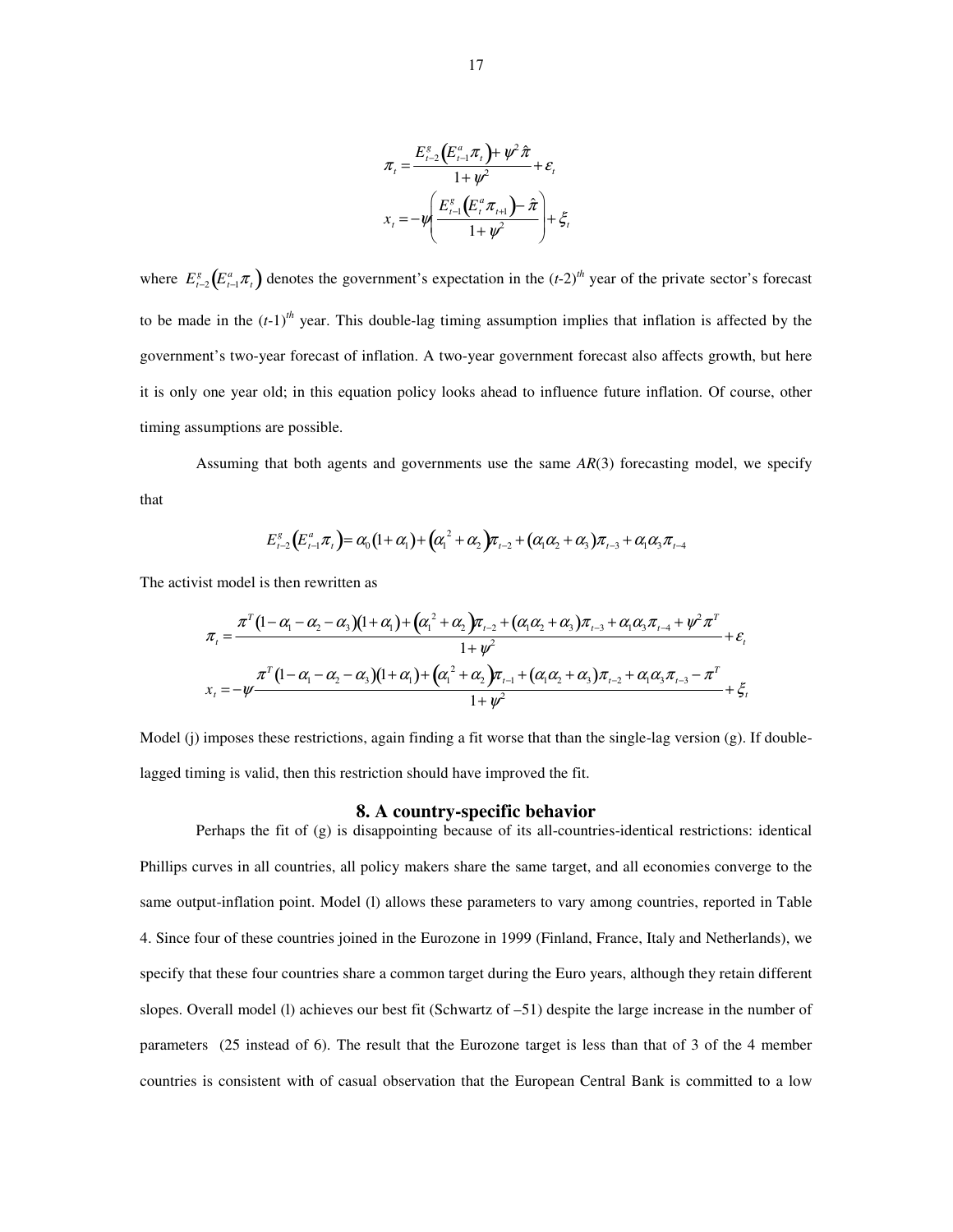inflation target. However, a flat version (k) with 11 different targets fits these data nearly as well; its

Schwartz is –50, and its target estimates are very close to those in model (l).

|                    | (k)                  | (1)                |           | (m)                   | (n)         |
|--------------------|----------------------|--------------------|-----------|-----------------------|-------------|
|                    | flat Phillips curve, | reduced, seemingly |           | structural, seemingly | structural, |
|                    | seemingly unrelated  | unrelated          |           | unrelated             | 3SLS        |
|                    | target               | target             | slope     | slope                 | slope       |
| Australia          | $4.554*$             | $4.272*$           | $0.255*$  | $0.349*$              | 0.466       |
| Canada             | $3.212*$             | $3.535*$           | $0.589*$  | $0.292*$              | 0.256       |
| Finland            | $4.283*$             | $4.224*$           | $-0.441*$ | 0.031                 | 0.015       |
| France             | $3.666*$             | $3.092*$           | $-0.005$  | $0.325*$              | $0.419*$    |
| Italy              | $6.665*$             | 6.399*             | $0.232*$  | $0.471*$              | $0.691*$    |
| Japan              | $-0.207$             | $-0.290$           | $-0.344*$ | $0.244*$              | 0.245       |
| <b>Netherlands</b> | $1.771*$             | $2.201*$           | $0.798*$  | $0.389*$              | 0.335       |
| Sweden             | $3.464*$             | $3.407*$           | 0.208     | $0.218*$              | 0.209       |
| <b>UK</b>          | $3.861*$             | 2.787*             | 0.070     | $0.469*$              | $0.609*$    |
| <b>US</b>          | $3.194*$             | $3.264*$           | $-0.307*$ | $0.303*$              | $0.230*$    |
| Eurozone           | $2.220*$             | $2.279*$           |           |                       |             |
| average            | 3.155                | 3.008              | 0.106     | 0.262                 | 0.347       |

Table 4. Individual country estimates, activist and structural Phillips curve models, output autocorrelation, 10 OECD countries, 1977-2011

\* statistically significant at the 5% level

Although 7 of the 10 Phillips slope estimates in model (l) are significant, three (Finland, Japan and US) have unexpected negative slopes. To further investigate this surprise, we report slopes estimated as a system of 10 structural equations, reported as model (m) in Table 4. For comparability with model (l) this (m) also incorporates *AR*(3) expectations. These structural estimates give positive slopes for all countries, statistically significant for all except Finland. A shortcoming of (m) is the possibility of simultaneity bias arising from the endogeneity of the output gap. The conventional solution for this failure of the classical regression assumptions is instrumental variables.<sup>22</sup> Accordingly, we report consistent Phillips curve estimates as model (n).<sup>23</sup> Again all slopes are positive and their average increases, but now only 4 are statistically significant. A comparison of the activist and the structural slopes shows large differences; for example, the US slope is positive at about 0.2 for model (n), but about -0.3 in model (l). If (l) is valid, then

-

 $22$  We use three lags of inflation and two of GDP gap as instruments.

<sup>&</sup>lt;sup>23</sup> The differences between (m) and (n) validate the concern about simultaneity bias. A system-wide Hausman endogeneity test supports the hypothesis that the GDP gap is endogenous: the *t*-ratio resulting from adding its reduced form residual to the ten structural equations is –2.70.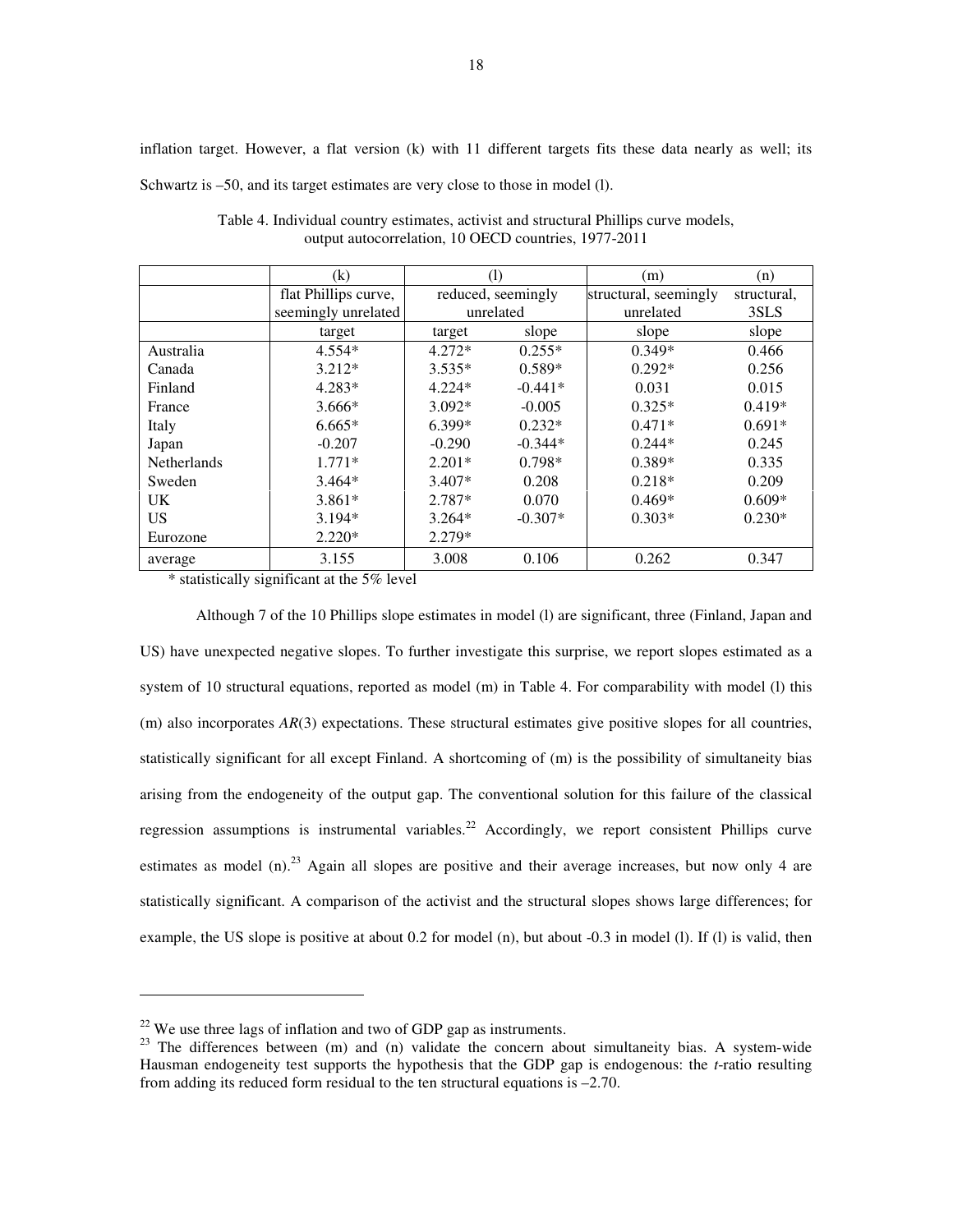US policy makers tend to respond to above equilibrium inflation by engineering a boom, and a recession in response to below equilibrium inflation.

Although their average is positive and comparable to that estimated for the all-countries-identical model (g), we find wide variation in the country-specific estimates. Finland is an outlier with an inflation target 4% and a negative *PC* slope. Figure 5 compares the estimated dynamic responses for Finland and the Netherlands, for which we estimate a positive slope. Again, we find that a pure output shocks have no price consequences. In both cases convergence is gradual and the trajectories do not generally follow straight paths. Although there are apparent differences, there are also many similarities between these plots, and even more for countries with nearly flat Phillips curves.



Figure 5. Outlier trajectories for model (l)<br>Finland (pre Euro) Nethe Netherlands (pre Euro)

#### **9. Conclusion**

We develop a standard theory of activist policy, and test its relevance to recent macroeconomic history using a panel of interconnected countries. Although the simplest regression models do not fit these data well, a correction for autocorrelation brings improvement. The rational expectations version of this model is poorly supported by these data, but an *AR* generalization of the inertial model of expectations shows promise. We find a plausible, but a rather flat Phillips curve slope, an inflation target of about 2%, and plausible predictions of dynamic response. Imposing the restrictions implied by the new Keynesian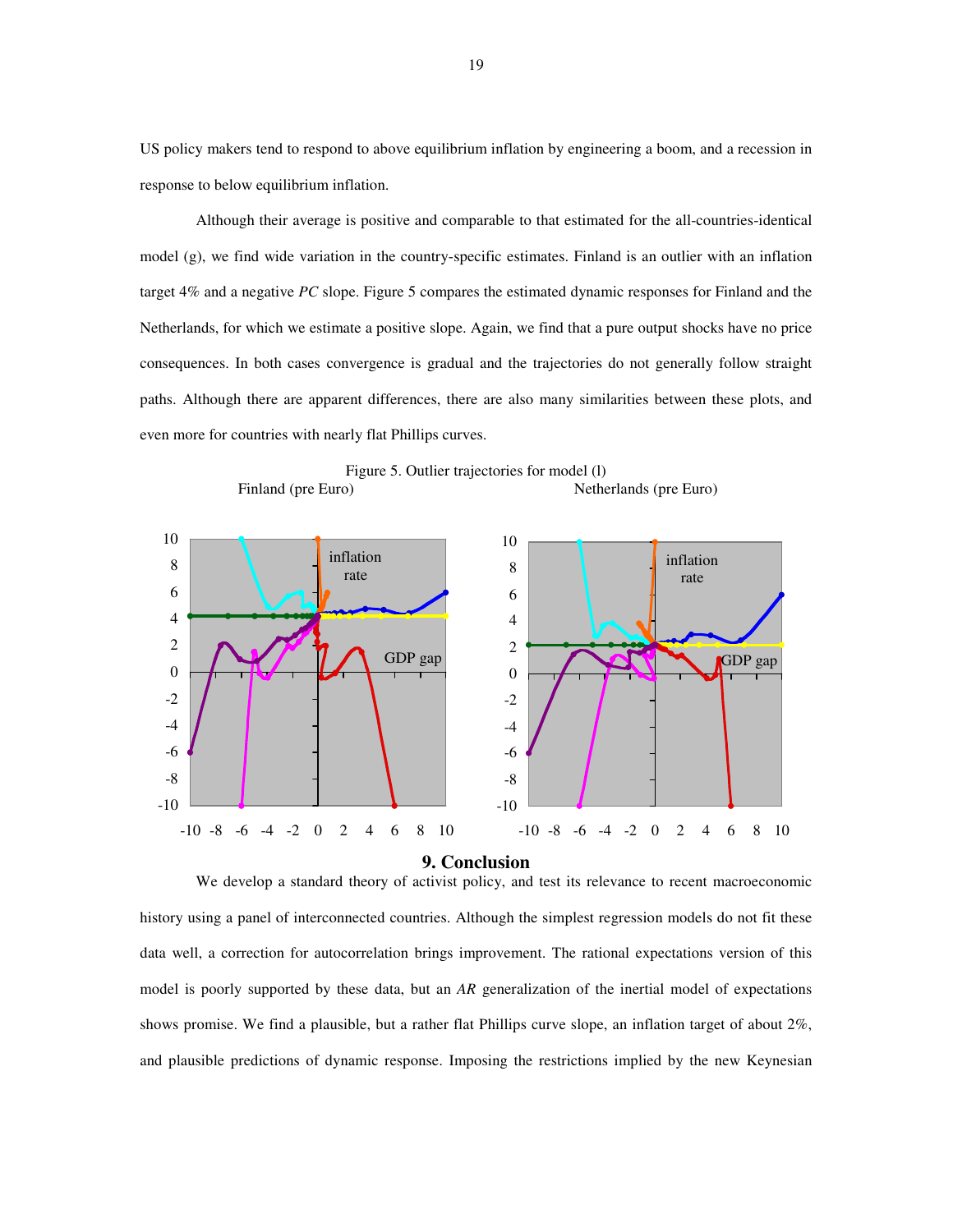Phillips curve and the double-lag timing hypotheses are not supported by these data. However, extending the activist specification to allow for differences between countries achieves further improvement. We conclude that this Keynesian model of asymmetric information and backward-looking expectations is consistent with the data. However, we find are large differences between countries and some surprises.

Our most surprising finding is that of "wrong-sloped" Phillips curve for the US, Finland and Japan. Nowhere in the literature on the foundations of the Phillips' tradeoff does any theory suggest a negative slope.<sup>24</sup> Moreover, the method used by the OECD to measure the GDP gap invokes the NAIRU concept, see Giorno et al. (1995). This method inconsistent in the case of a negative slope, which implies that inflation rate should actually decelerate in response to a decrease in unemployment (or an increase in the output gap). These doubts are not reduced by the possibility of a flat Phillips curve; a NAIRU is inconceivable if the Phillips curve is flat. One response to our surprising results is to question the data; the OECD does reports a NAIRU of over 12% for Finland in the mid-90s, but less than 4% for the Netherlands after the turn of the century.

Perhaps our results reveal real structural differences, although contemporary accounts of the Finnish and Dutch (at the opposite extreme) economies do not support this explanation, see Wikipedia (2013a, b). The economic structure and policy institutions of these countries are not very different. Although severe, the Finnish depression of the early 1990 has been described in very conventional terms as the combination of an over-liberalization of financial regulation and the output shock associated with the collapse of the Soviet Union. Perhaps the unconventional stabilization behaviors implied by our results are simply a statistical aberration.

Thus, while this study weakly validates conventional thinking about macroeconomic policy, it poses several unsolved puzzles.

<sup>&</sup>lt;sup>24</sup> See Phelps (1967), Lucas (1972) and Calvo (1983)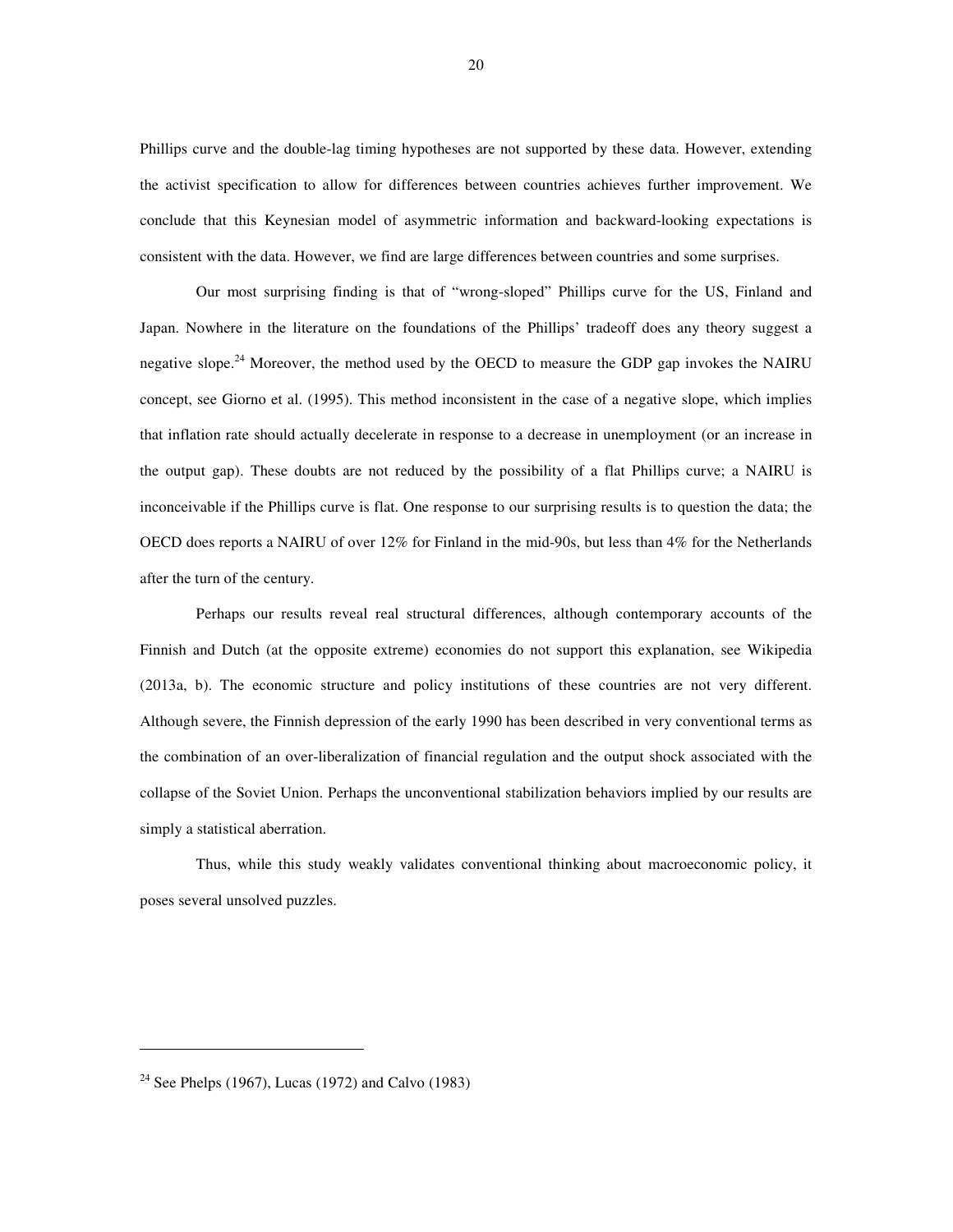### **References**

- Alesina, Alberto and Nouriel Roubini with Gerald Cohen (1997) *Political Cycles and the Macroeconomy*, Cambridge, MA, MIT Press.
- Barro, Robert J and David B Gordon (1983) "A Positive Theory of Monetary Policy in a Natural-Rate Model," *Journal of Political Economy 91*: 598-610.
- Calvo, Guillermo A (1983) "Staggered Prices in a Utility Maximizing Framework," *Journal of Monetary Economics 12*: 383-398.
- Carlin, Wendy and David Soskice (2005) "The 3-Equation New Keynesian Model–a Graphical Exposition," *Contributions to Macroeconomics 5*: Issue 1, Article 13.
- \_\_\_\_\_ (2006) *Macroeconomics: Imperfections, Institutions and Policies*, New York, Oxford University Press.
- Christiano Lawrence J, Martin Eichenbaum and Charles L Evans (2005) "Nominal Rigidities and the Dynamic Effects of a Shock to Monetary Policy," Journal of Political Economy 113: 1-45.
- Clarida, Richard, Jordi Gali and Mark Gertler (1999) "The Science of Monetary Policy: a New Keynesian Perspective," *American Economic Review 37*: 1661-1707.
- \_\_\_\_\_ (2001) "Optimal Monetary Policy in Open versus Closed Economies: An Integrated Approach," *Journal of Economic Literature 91*: 248-252.
- Fischer, Stanley (1977) "Long-Term Contracts, Rational Expectations, and the Optimal Money Supply," *Journal of Political Economy 85*: 191-205.
- Gali, Jordi (2008) *Monetary Policy, Inflation and the Business Cycle,* Princeton NJ, Princeton University Press.
- \_\_\_\_\_ and Mark Gertler (1999) "Inflation dynamics: A structural econometric analysis," *Journal of Monetary Economics 44*: 195-222..
- Giorno, Claude, Pete Richardson, Deborah Roseveare, and Paul van den Noord (1995) "Estimating potential output, output gaps and structural budget balances." OECD Economics Working Papers, No. 152. OECD.
- Ireland, Peter N (1999) "Does the Time-Consistency Problem Explain the Behavior of Inflation in the United States?" *Journal of Monetary Economics 44*: 279-292.
- Kalecki, Michael (1943) "Political Aspects of Full Employment," *Political Quarterly 4*: 322-331.
- Kiefer, David (2000) "Activist Macroeconomic Policy, Election Effects and Adaptive Expectations: Evidence from OECD Economies," *Economics and Politics 12*: 137-154.
- \_\_\_\_\_ (2008) "Revealed Preferences for Macroeconomic Stabilization," *Journal of Applied Economics 11*: 119-143.
- Kydland, Finn E., and Edward C. Prescott (1977) "Rules Rather than Discretion: The Inconsistency of Optimal Plans," *Journal of Political Economy 85*: 473-92.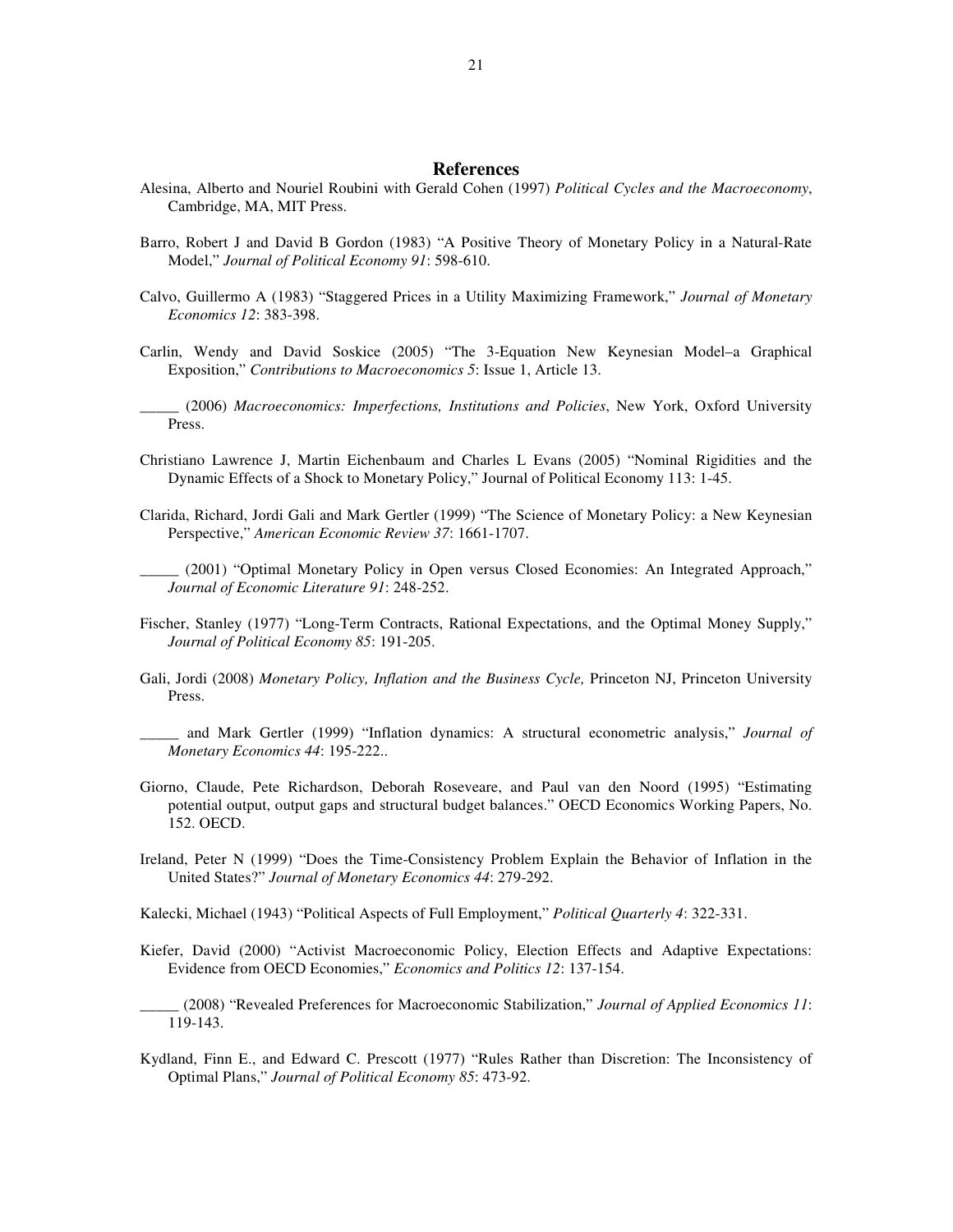- Lucas, Robert E. Jr (1972) "Expectations and the Neutrality of Money," *Journal of Economic Theory 4*: 102–23.
- Nordhaus, William (1975) "Political Business Cycle," *Review of Economics Studies 42*: 169-190.
- OECD (2011), "OECD Economic Outlook No. 90," *OECD Economic Outlook: Statistics and Projections* (database).
- Phelps Edmund S (1967) "Phillips Curves, Expectations of Inflation and Optimal Unemployment over Time," *Economica 34*: 254-281.
- Romer, David (1993) "Openness and Inflation: Theory and Evidence", *Quarterly Journal of Economics 108*, 869-903.
- Ruge-Murcia, Francisco (2003) "Inflation Targeting under Asymmetric Preferences," *Journal of Money, Credit and Banking*, 35: 763-785.
- Smets, Frank and Raf Wouters (2003) "An Estimated Dynamic Stochastic General Equilibrium Model of the Euro Area," *Journal of the European Economic Association, 1*: 1123-1175.
- Woodford, Michael (2003) *Interest and Prices*, Princeton NJ, Princeton University Press.
- Wikipedia, (2013) "Economy of Finland," accessed 11/1/2013, http://en.wikipedia.org/wiki/Economy\_of\_Finland.
- Wikipedia, (2013) "Economy of the Netherlands," accessed 11/1/2013, http://en.wikipedia.org/wiki/Economy of the Netherlands.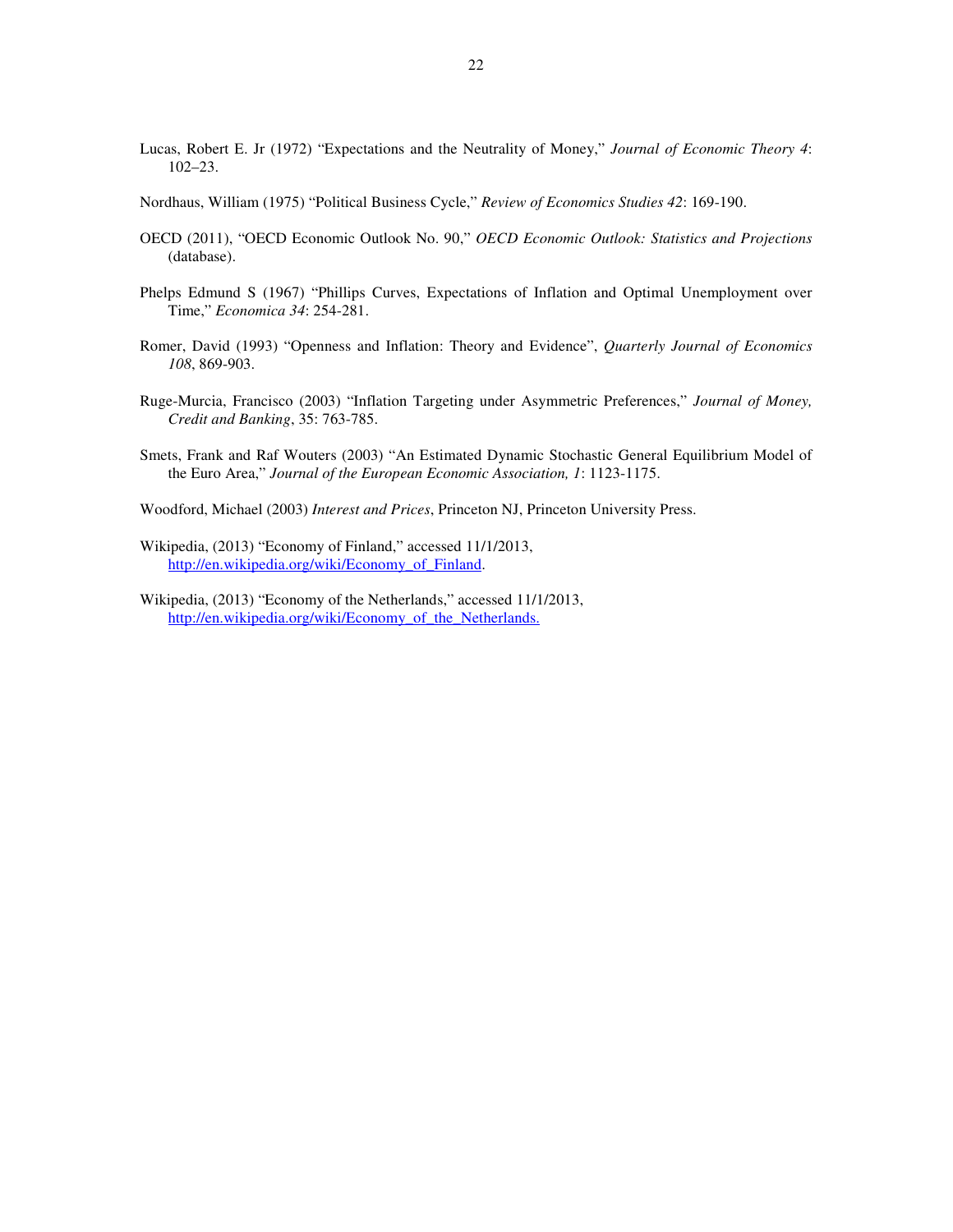#### Appendix A. Inflation autocorrelation

To further explore the consequences of serial correlation, we introduce first-order autocorrelation in both inflation and output.

$$
\mathcal{E}_t = \rho_{\varepsilon} \mathcal{E}_{t-1} + \mu_t
$$

$$
\xi_t = \rho_{\xi} \xi_{t-1} + \nu_t
$$

The  $\rho$ 's are parameters;  $\mu_t$  and  $v_t$  are independent and identically distributed random variables.

With serial correlation between inflation shocks it is no longer true that the future shocks are unpredictable, an assumption made in (3). Supposing that rational governments know the autocorrelation parameter, then we should rewrite our inflation solution as

$$
\pi_{t} = \frac{E_{t-1}^{a} \pi_{t} + \rho_{\varepsilon} \varepsilon_{t-1} + \psi^{2} \pi^{T}}{1 + \psi^{2}} + \varepsilon_{t}
$$

Combining this result with the error specification gives

$$
\pi_{t} = \frac{E_{t-1}^{a} \pi_{t} + \psi^{2} \pi^{T}}{1 + \psi^{2}} + \left(\frac{2 + \psi^{2}}{1 + \psi^{2}} \rho_{\varepsilon}\right) \varepsilon_{t-1} + u_{t}
$$

The solution is essentially unchanged: the error term still takes the *AR*(1) form, but with a redefined autocorrelation parameter. This equation implies that activist policy amplifies any inherent serial correlation. For output the introduction of inflation autocorrelation rewrites (4) as

$$
x_{t} = -\psi \frac{E_{t-1}^{a} \pi_{t} - \pi^{T}}{1 + \psi^{2}} + \left(\frac{\rho_{\varepsilon}}{\psi(1 + \psi^{2})}\right) E_{t-1} + \rho_{\xi} \xi_{t-1} + v_{t}
$$

Again, the solution is unchanged except for the error term, which now involves lagged shocks to both inflation and output.

 This logic raises a theoretical problem: the second term in our output equation is undefined for  $\psi = 0$ , although this issue dissapears when inflation autocorrelation is zero. Estimation of this specification finds that  $\rho<sub>\varepsilon</sub>$  is indeed statisticaly insignificant and close to zero. Its fit is inferior to model (g) with a  $\rho_{\varepsilon} = 0$  restriction which fits these data better, Schwartz of -35.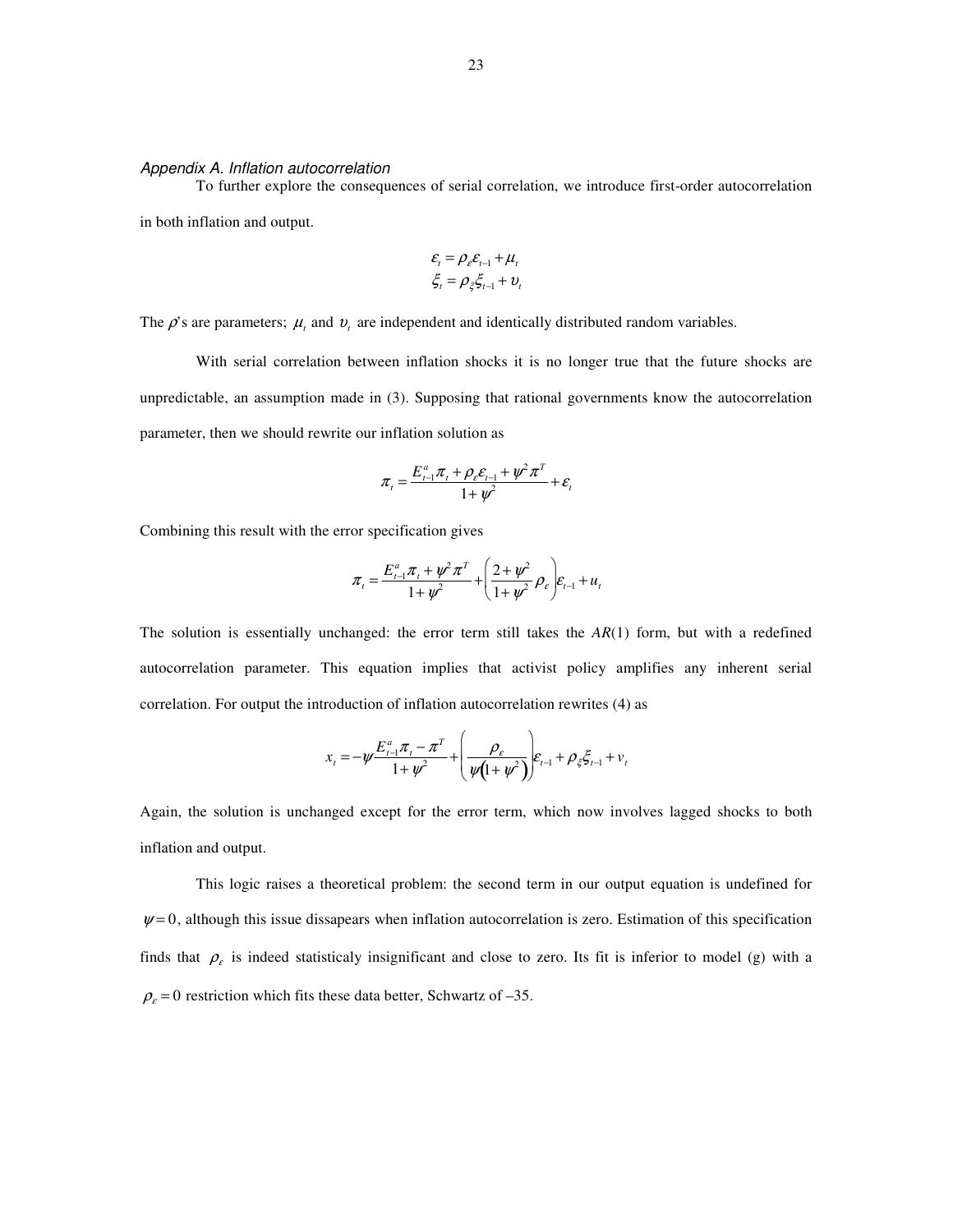In the presence of rational agents who know both the slope of the Phillips curve and autocorrelation coefficient  $\rho_{\varepsilon}$ , our rational solution (6) also needs revision. Taking the expectation of the above inflation solution and solving, we get

$$
E_{t-1}^a \pi_t = \pi^T + \frac{1 + \psi^2}{\psi^2} \rho_{\varepsilon} \varepsilon_{t-1}
$$

and this amends rational solution as

$$
\pi_{t} = \pi^{T} + \left(\frac{1 + \psi^{2}}{\psi^{2}} \rho_{\varepsilon}\right) \varepsilon_{t-1} + u_{t}
$$

$$
x_{t} = -\frac{\rho_{\varepsilon}}{\psi} \varepsilon_{t-1} + \rho_{\xi} \xi_{t-1} + v_{t}
$$

which this reduces to (6) when  $\rho_{\varepsilon} = 0$ .

## **Appendix B. Residual analysis**

Table B summarizes the estimate of the 210 elements in the covariance matrix resulting from our best-fitting model. It shows that the within-country variances of inflation and growth shocks are larger than across-country covariances. The across-country inflation and growth covariances are both substantial, consistent with the apparent synchronization of the global business cycle. We estimate the within-country output-inflation covariances to be smaller, even more so across countries.

| Table B. Summary model (1) covariance estimates, |
|--------------------------------------------------|
| $i$ and $j$ subscripts denote countries          |

|                                                                          |       | averages observations |
|--------------------------------------------------------------------------|-------|-----------------------|
| within inflation: $var(\mu_{it}) = \sigma_{iu}^2$                        | 3.730 | 10                    |
| within output: $var(v_{it}) = \sigma_{iv}^2$                             | 2.803 | 10                    |
| within output-inflation: $cov(\mu_{ii}, \nu_{ii}) = \sigma_{ii \mu \nu}$ | 0.835 | 10                    |
| across inflation: $cov(\mu_{it}, \mu_{it}) = \sigma_{it}$                | 1.453 | 45                    |
| across output: $cov(v_{it}, v_{it}) = \sigma_{iiv}$                      | 1.565 | 45                    |
| across output-inflation: $cov(v_{ii}, \mu_{ii}) = \sigma_{ijvu}$         | 0.703 | 90                    |